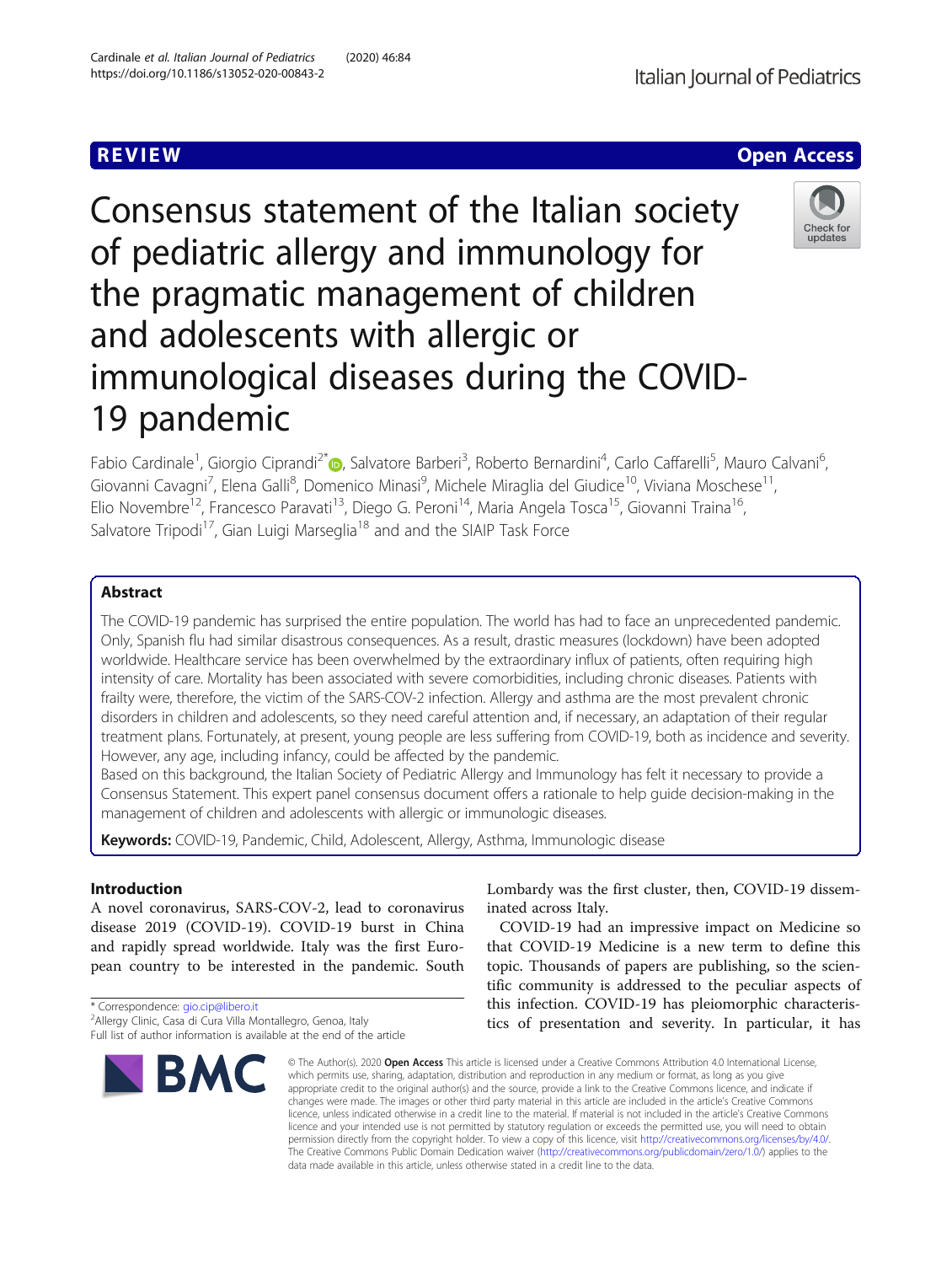been reported that severe and lethal disease is associated with male gender, old age, and comorbidity. Fortunately, childhood seems to be preserved by severe COVID-19, and relatively few cases occurred still now. Every age may be affected, including infancy.

As chronic diseases have been associated with more severe COVID-19, the need to define pragmatic recommendations has emerged. Therefore, the executive board of the Italian Society of Pediatric Allergy and Immunology (SIAIP) has considered appropriate to disseminate a document including a series of recommendations for the management of allergies and immunological diseases in children and adolescents. All SIAP Committees have provided Consensus Statements. The current document is oriented to physicians and caregivers involved in the care of children and adolescents with the most common allergic and immunologic disorders. The literature search considered a time frame starting from 2020 January up to the end of April. The recommendations are mainly based on principles as very few primary data are available at present.

#### Allergic rhinitis

In the current state of knowledge, topical nasal corticosteroid therapy for allergic rhinitis in children and adolescents with COVID-19 can be continued at the recommended posology [\[1](#page-11-0), [2](#page-11-0)].

It is considered appropriate to continue treatment with antihistamine drugs regularly so as not to lose control of oculorhinitis symptoms in the seasonal period or due to the increased exposure to indoor allergens.

The interruption of topical nasal corticosteroids is not recommended, which does not seem to reduce the immune system. However, indeed the nonadministration may lead to an increase in nasal respiratory symptoms, in particular, nasal obstruction with a more probable occurrence of potentially infected secretions and with a higher risk of bacterial colonization also of the lower airways. It should also be remembered that the increase in rhinitis symptoms with frequent sneezing leads to a higher potential spread of the virus. Moreover, as itching is a typical symptom of both allergic rhinitis and conjunctivitis, appropriate management of this symptom should be performed. Nose and eyes scratching is a relevant source of SARS-CoV-2 infection. Second-generation antihistamines should be, therefore, used to control nasal and ocular itching. Effective and safe oral medications should be preferred, such as well-proven molecules, such as cetirizine, loratadine, and fexofenadine, to relieve nasal and ocular complaints [[3](#page-11-0)–[5](#page-11-0)].

These recommendations have to be updated regularly in light of the continuous acquisitions on COVID-19.

## Asthma

Continue to administer medications prescribed to maintain asthma control regularly, in particular, inhaled corticosteroids (ICS), long-acting bronchodilators, antileukotrienic drugs, and, if necessary, oral corticosteroids (OCS) [\[2](#page-11-0)]. The suspension of the treatment can lead to a condition of poor or lack of control of the symptoms, which exposes more the child or adolescent to the risk of even severe asthma exacerbations. For patients with severe asthma, it is advisable to continue therapy with biological drugs and evaluate the possibility of home administration (or at a local hospital center). The only exception could be the suspension of biologics during the acute phase of COVID-19 infection.

Patients with asthma (particularly severe or uncontrolled asthma) are at increased risk of developing more severe COVID-19 [[5](#page-11-0)–[8](#page-11-0)]. Preexisting allergies have not been classified as a risk factor. However, Pediatric allergists must obtain the best control of asthma and the allergic condition and educate patients and their parents on current recommendations to reduce the risk of COVID-19. In particular, uncontrolled asthma is the most crucial risk factor for severe COVID-19 disease, so gaining and maintaining control is the clinical priority, regularly continuing with therapy according to the Guidelines [\[6](#page-11-0)–[9](#page-11-0)].

Ensure that all patients have a written action plan with instructions on how to increase the dosage of the controller drug ("step-up") and the use of bronchodilator drugs and OCS, in case of reappearance or worsening of symptoms. If possible, avoid the use of nebulizers (nebulizers increase the risk of spreading the virus to other subjects and health professionals) and prefer the administration of bronchodilators and ICS through a metered dosed inhaler (MDI) with the help of a spacer. Ensure patients or their parents know when to contact their doctor and/or medical Emergency helpline or go to the Emergency Room for acute worsening of asthma. Always prescribe asthma medications in more significant quantities to make up for the lack of supplies.

It is crucial for the clinicians, in the asthma management, to communicate the asthma action plan to patients and their parents, to obtain the maximum of adherence and the "patient engagement" in the regular treatment and the asthma exacerbations [\[2](#page-11-0), [6](#page-11-0)–[9](#page-11-0)].

Avoid spirometry in patients with confirmed/suspected infection by COVID-19, since the execution of this test can spread the virus and expose all staff and other patients to the risk of infection. Therefore, postpone the respiratory function tests or perform them only in case of real necessity if the patients and caregivers do not present flu-like symptoms (fever, cough, and dyspnoea) carrying out the maneuvers in a condition of maximum control of a possible contagion (disposable filter, instrument sterilization, PPE equipment). Follow the measures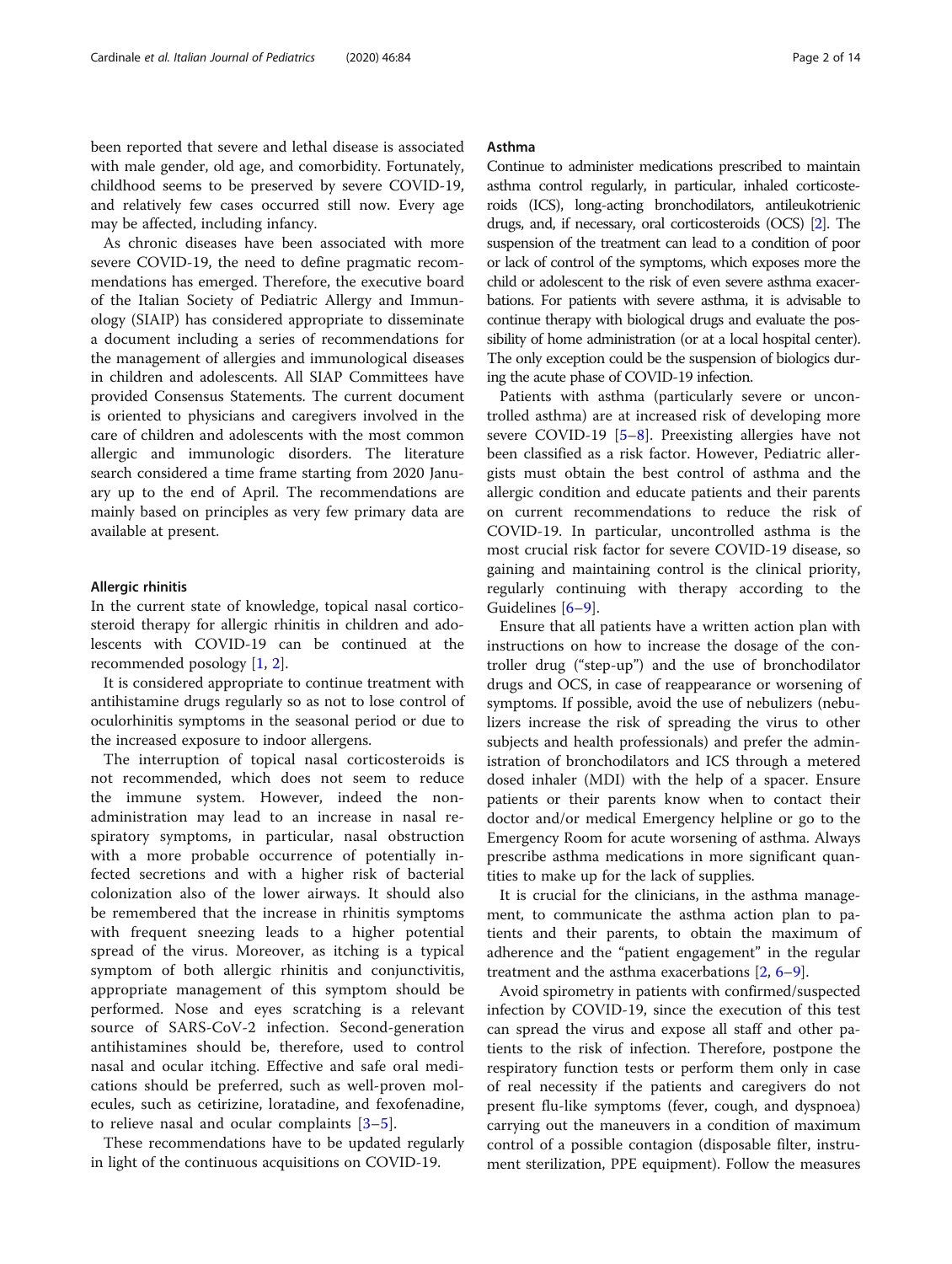of social distancing and personal hygiene, washing the hands thoroughly, always wearing PPE, as part of the health activity and rigorous infection control procedures if aerosol generation procedures are required (for example nebulization, oxygen therapy, also with nasal cannulas, manual ventilation, non-invasive ventilation, and intubation).

In pandemic time, it is essential to avoid unnecessary risks with maneuvers such as the measure of lung function that can contribute to the spread of the virus to all healthcare workers and other patients  $[2, 6-9]$  $[2, 6-9]$  $[2, 6-9]$  $[2, 6-9]$  $[2, 6-9]$  $[2, 6-9]$ . It is fundamental to strictly follow the measures of social distancing and preventive rules, especially when evaluating patients with respiratory symptoms, always ensuring cleanliness and hygiene of the sanitary tools used during the visit or other procedures [[2,](#page-11-0) [6](#page-11-0)–[9](#page-11-0)].

Inform patients and their parents and all those who have contact with the child to wash their hands and clean devices such as face masks, mouthpieces, spacers using an appropriate detergent following the manufacturer's instructions and inform patients or their parents not to share inhalers, pre-dosed sprays and other devices with other subjects.

In the pandemic time, it is crucial for the clinicians, the patients, and parents to know the recommendations relating to prevention and sterility rules to avoid the spread of COVID 19 [[2,](#page-11-0) [6](#page-11-0)–[9](#page-11-0)].

It is recommended to avoid smoking for adults and adolescents, in particular at home (passive smoking for children).

Cigarette smoke, always and in any case harmful, causes an increase in the expression of ACE2 receptors, present mainly in the lower respiratory tract [[10](#page-11-0)–[13](#page-11-0)]. ACE2 is the coronavirus receptor: through binding with it, coronavirus penetrates the pulmonary alveolus and thus infects the individual. Therefore, an increased expression of ACE2, induced by smoking, means increased susceptibility to contract the COVID-19 infection and potentially to develop a more severe form.

### Food allergy

Consider the choice of "safe" food as a priority. Patients should always have an action plan with the updated dosage of necessary drugs (antihistamine, corticosteroid, and adrenaline) and two available adrenaline autoinjectors.

In children with food allergies (FA), the avoidance of the culprit food currently represents the primary treatment. The choice of "safe" food is crucial for allergic children and their families [[2,](#page-11-0) [13\]](#page-11-0). However, with the advent of the pandemic, people may have difficulty accessing specialist allergy products, because of high demand in shops or low income due to the pandemic itself. In fact, in the pandemic era, drastic measures should be

Thus, it can become challenging to find safe products for children allergic to one or more foods. The difficulty in finding products already consumed and tolerated can have an unwanted double effect: a) risk of buying new, unknown products that may be unsafe; b) risk of not correctly reading the labels of the products purchased. These effects increase the potential risk of exposure to the allergen and any anaphylactic reactions. Therefore, children with FA should always have an action plan with the updated dosage of necessary drugs (antihistamine, corticosteroid, and adrenaline) and two available adrenaline auto-injectors.

The child/adolescent suffering from food allergies must consume a well-balanced and varied diet, also rich in micronutrients. An adequate supply of these nutrients may be necessary. Calcium and vitamin D might be advisable in children with cow's milk protein allergy, and when prolonged periods of reduction of sunlight exposure occur.

In children with food allergies, the exclusion diet is currently the primary treatment. Depending on the age of the child and the food/foods that are eliminated, nutritional deficiencies may arise [[2,](#page-11-0) [13\]](#page-11-0). Specific micronutrients, including vitamins A, D, C, E, B6, and B12, folate, zinc, iron, copper, and selenium, have a synergistic role in the immune response [\[3](#page-11-0)]. Malnutrition can compromise the proper functioning of the immune system [\[2](#page-11-0), [13](#page-11-0)–[17\]](#page-11-0). Several studies highlight the role of micronutrients (trace elements, minerals, and vitamins) in the immunological mechanisms involved in response to infections. Therefore, recent studies recommend their regular intake, especially in preschoolers. The diet should be varied and complete to assure the right intake of macro and micronutrients. In particular, supplementation of Vitamin D at a dose of 600–1000 IU/day during meals would be advisable in this pandemic period that requires staying at home with a consequent reduction in exposure to sunlight. More generous dosages would be appropriate in the presence of risk factors, such as obesity, anti-epileptic therapy, and dark skin.

Oral food challenge (OFC) should be re-scheduled except for particular conditions. Outpatient visits of children affected by suspected FA, except for those with cow's milk protein allergy who do not have a milk substitute or comorbidities, should be postponed.

When children with FA need milk formulas introduction (soy formula, rice milk, hydrolysate formula) under medical supervision, the oral food challenge (OFC) should not be deferred  $[1, 13]$  $[1, 13]$  $[1, 13]$  $[1, 13]$ . A challenge should also be considered when a child is suspected of not tolerating the substitutive milk or is highly suspected of an allergy misdiagnosis resulting in an unnecessary elimination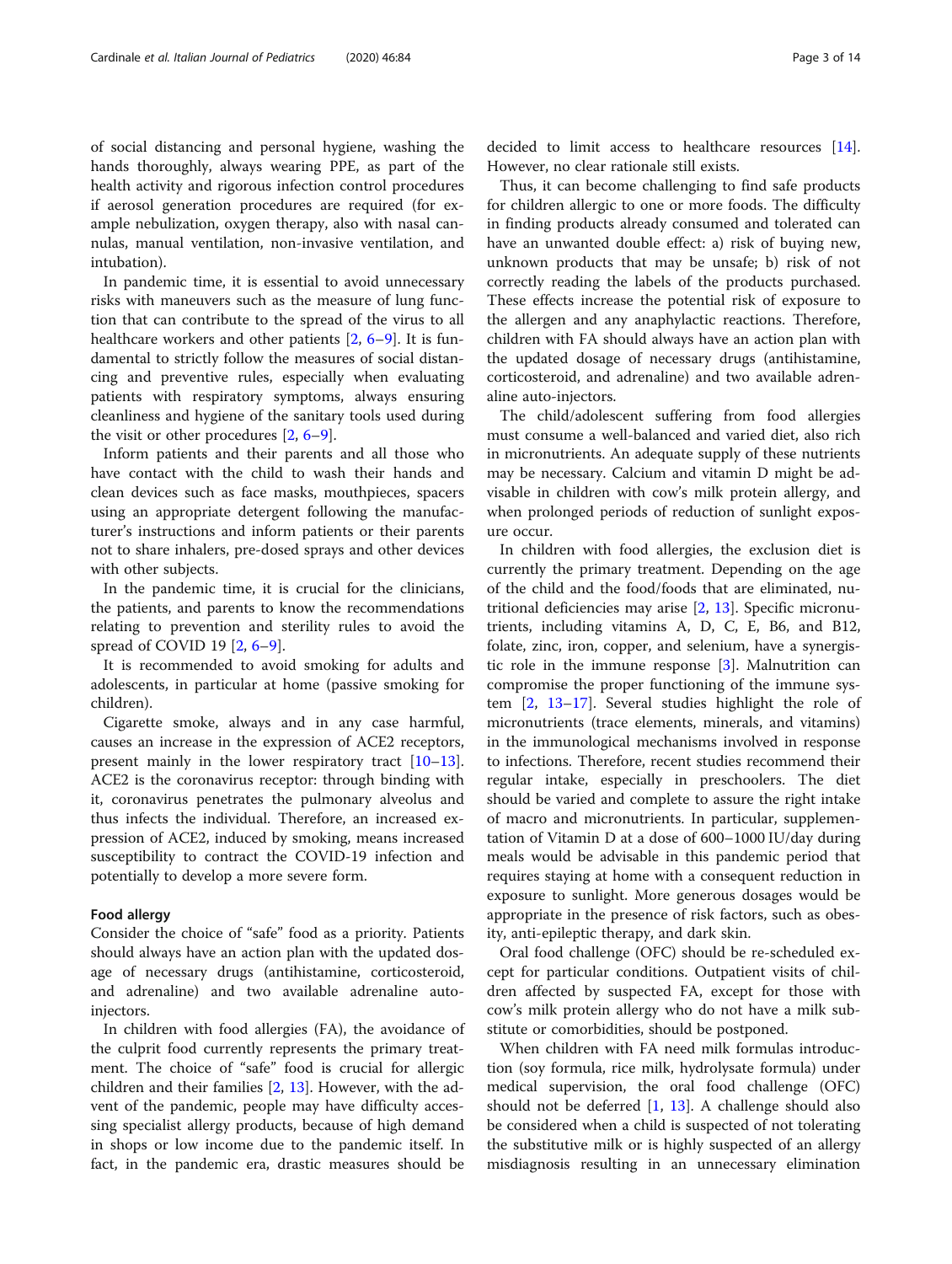diet. In other situations (such as challenges to confirm presumed cross-reactivity or outgrown IgE-mediated FA), OFC should be re-scheduled. In the case of uncertain symptomatic ingestion, the reintroducing of food may be delayed, and telehealth services are an excellent alternative to face-to-face visits to evaluate these patients. Control visits at the office should be postponed unless severe systemic reactions suggesting a new food allergy is reported. Any new patient visit for an elimination diet trial may be delayed unless an IgE-mediated reaction, FPIES, or eosinophilic esophagitis are suspected. Priority should be given to patients suffering from recurrent idiopathic anaphylaxis.

In children with FA, initiation of oral Immunotherapy (OIT) should be postponed. If a patient is undergoing OIT, we suggest keeping the same daily dose of allergen at home until new medical indications.

Patients affected by some kind of food allergy (e.g., peanut allergy) may benefit from oral immunotherapy (OIT) [[18](#page-11-0)]. OIT requires many in-hospital visits for a gradual increase of allergen dose ingestion. Allergen dose increases should be carried out under medical supervision because of the risk of potentially severe systemic reactions. Therefore, the initiation of OIT should be postponed. If a patient is undergoing OIT, we suggest maintaining the same daily dose of allergen at home until new medical indications are given.

#### Atopic dermatitis

The presence of atopic dermatitis requires special precautions for the application of the necessary preventive hygiene measures (handwashing, face mask, and environmental hygiene) to avoid the onset of irritative/contact dermatitis.

The application of the hygiene rules recommended by the World Health Organization (WHO) can be difficult in the presence of eczema, due to the possible appearance of irritative and allergic contact phenomena. To minimize this risk, subjects suffering from atopic dermatitis should prefer to wash their hands with soap and water rather than with antiseptic agents (i.e., chlorhexidine) or alcoholic sanitizer, avoid excessive washing or with too hot water, dry well without rubbing and apply the moisturizer after washing and during the day. In the case of facial dermatitis, it is useful to apply a moisturizer/barrier cream before wearing a face mask, and avoid masks with metal wires in case of nickel allergy. During house cleaning, the use of nitrile gloves and a proper rinse of the contact surfaces may be useful. In case of worsening or suspicion of superinfection, it is advisable to contact the family doctor for further therapies [\[19](#page-11-0)–[23](#page-11-0)].

The presence of atopic dermatitis or active skin lesions has not been associated with a higher risk of contracting SARS-CoV-2 infection.

AD is a syndrome characterized by immune dysregulation, but there is no evidence at present, nor any clinical reporting, which suggests that affected people are more likely to develop COVID-19 and/or to experience a more severe form [[24](#page-11-0), [25](#page-12-0)]. It is not currently known whether the transmission of the SARS-CoV-2 infection is more likely to occur in subjects with active or exuding skin lesions. However, as coronavirus appears to spread through respiratory droplets, it appears highly unlikely that a damaged skin barrier increases the risk of developing COVID-19.

Patients suffering from atopic dermatitis who are taking an immunosuppressant drug/biological drug/oral steroids must discontinue medication only on advice from their attending physician.

On April 9, 2020, the National Institute for Health and Care Excellence (NICE) published a series of recommendations to be adopted during the current COVID-19 pandemic for patients with skin diseases, including eczema, who carry out immunomodulatory therapies [\[26\]](#page-12-0). There is no data that Dupilumab can somehow increase the risk of SARS-CoV-2 infection, and it can also be done subcutaneously at home. Starting a new therapy with Dupilumab should be considered with extreme caution, while it is advisable to continue an ongoing therapy [\[27,](#page-12-0) [28](#page-12-0)] regularly. The British Association of Dermatologists has provided a grid for healthcare professionals to identify patients for whom COVID-19 poses a higher risk due to their disease and treatment. Interruption of drug therapy should only be done on the advice of the attending physician, who decide on an individual basis [[29](#page-12-0)].

### Drug and latex allergy

It is recommended to delay the workup for suspected drug hypersensitivity if there is a well-tolerated drug with the same indication. The drug challenge can be done when there is an urgent need for a drug, and there is no alternative molecule.

The list of drugs that could be necessary to investigate in children for presumed hypersensitivity includes more common antibiotics and antipyretics, but also chemotherapeutics, perioperative drugs, and biological drugs. Drug provocation tests should always be done by trained personnel and in a setting with facilities to treat adverse reactions [\[30](#page-12-0)]. Physicians and nurses should not those involved in the treatment of patients with COVID-19. If there is a drug, supposed to be not cross-reactive, having the same indication of the suspected drug, which has been tolerated from the patient, the drug hypersensitivity workup could be delayed. The drug challenge should be done if there is an urgent and real need for a specific molecule (e.g., biological drugs or anti-cancer therapies) and no alternative for treatment and the best outcome.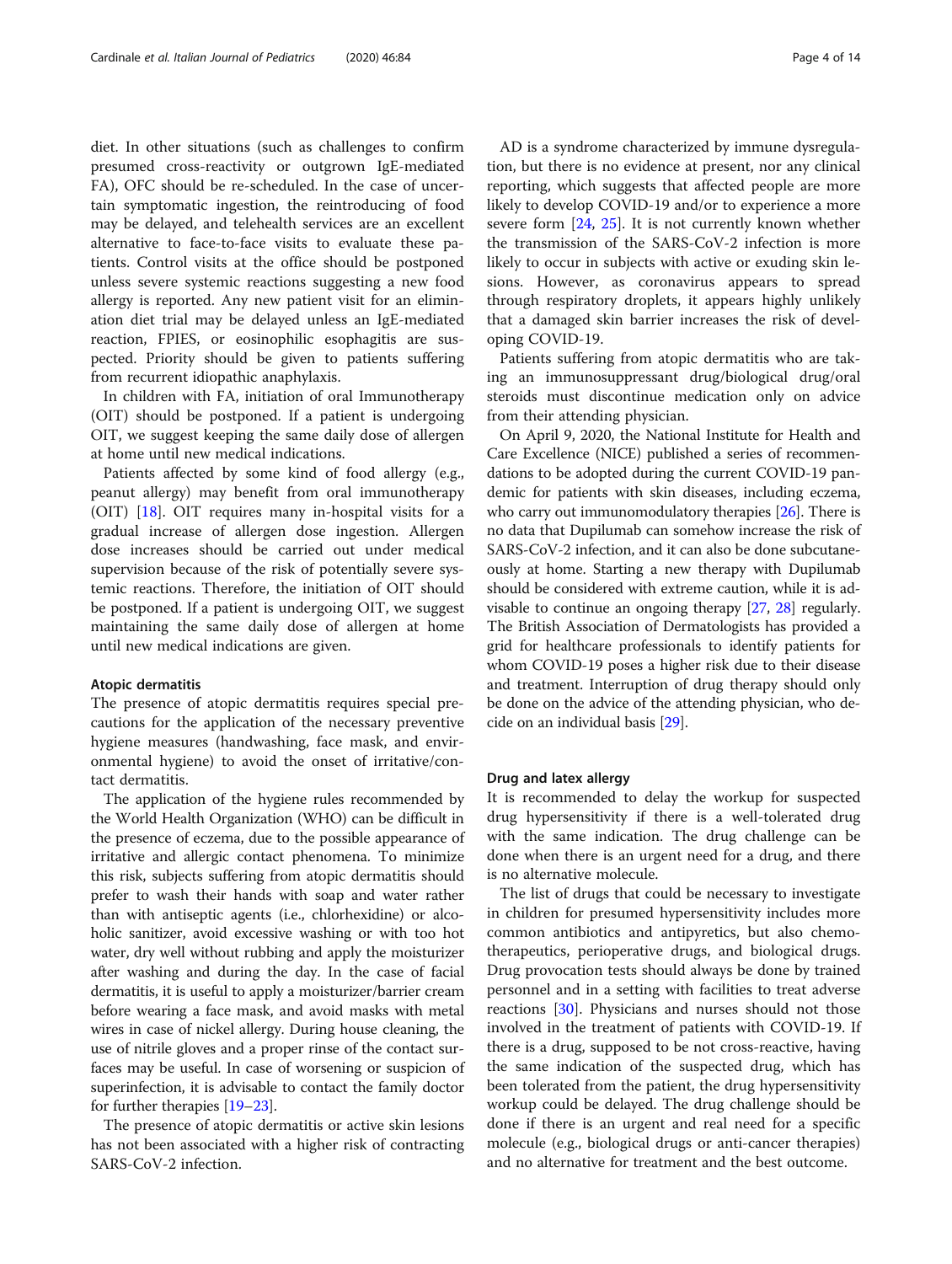So far, hydroxychloroquine, azithromycin, heparin, remdesivir, and biologic drugs (anti-IL-6 receptor and anti-IL-1 monoclonal antibodies) have been suggested as potential treatments for COVID-19 infection. In the case of suspected hypersensitivity to these drugs, patients should undergo a complete allergy workup to identify a safe alternative, considering that the evidence supporting the efficacy of these medications is very weak.

The diagnostic accuracy of skin tests to Azithromycin, Hydroxychloroquine, and Tocilizumab [\[22](#page-11-0), [31](#page-12-0)] is low, and to Remdesivir is unknown [\[32](#page-12-0)]. A confident diagnosis of drug hypersensitivity can be reached by performing a drug provocation test (DPT) with the culprit drug. Anaphylaxis or severe cutaneous adverse reactions (SCARs) represent a contraindication to DPT with the culprit. So, children with a history of severe reaction to the drugs should undergo skin tests when DPT is contra-indicate. In all the other cases, a DPT should be promptly performed in a hospital setting by qualified personnel with emergency facilities available to treat any reaction. In those cases, with confirmatory diagnosis and an absolute indication of treatment, a desensitization protocol can be settled down with the culprit.

Both immediate and delayed hypersensitivity reactions have been described for macrolides with a prevalence of 0.07–0.7% in children [\[33](#page-12-0)]. In the case of Azithromycin hypersensitivity, an antibiotic of the same class (i.e., clarithromycin) can be safely used because of the low grade of cross-reactivity after ascertaining tolerance under medical surveillance. Hydroxychloroquine exposes some patients to the risk of rare but potentially fatal SCARs. Azithromycin and Hydroxychloroquine co-treatment can be safely performed after a cardiological evaluation due to the risks of QT prolongation. Tocilizumab is mostly associated with a local reaction in the injection site, but it has been reported a prevalence of 3.9% of moderate-severe systemic reactions [[31](#page-12-0)].

Heparins [[34\]](#page-12-0), mainly low molecular weight heparins, have been widely prescribed as an anticoagulant drug to treat complications of COVID-19 infection. The most common type of hypersensitivity reactions to low molecular weight heparins consists of the local delayed-type ones that may become widespread and occur in 7.5% of patients. Baboon syndrome, DRESS (drug rash occurring with eosinophilia and systemic symptoms) syndrome, AGEP (acute generalized exanthematous pustulosis), and TEN (toxic epidermal necrolysis), are very uncommon. Immediate-type hypersensitivity reactions occur only sporadically. Cross-reactivity of different low molecular weight heparins is a common and unpredictable problem. Allergy tests can be used to identify safe alternative heparin.

In patients with assessed chlorhexidine hypersensitivity, the use of this disinfectant is contraindicated during

the COVID-19 pandemic. Low concentrations of chlorhexidine should be used to prevent sensitization.

Chlorhexidine is used as disinfectant and antiseptic, but it is indicated only for children older than 2 months. Allergic reactions are triggered by skin, mucous membrane (oral, conjunctiva, transurethral, rectal, vaginal), and parenteral exposure [\[35](#page-12-0)]. Contact delayed reactions like dermatitis can be provoked by its frequent use [\[35](#page-12-0)]. Moreover, chlorhexidine can cause immediate systemic reactions such as anaphylaxis [[36](#page-12-0)]. Higher concentrations of chlorhexidine irritate the skin and increase the risk of sensitization [[37\]](#page-12-0). Given the higher use of disinfectants by health workers during the COVID-19 pandemic, an increased incidence of Chlorhexidine allergy could develop. The use of low concentrations of chlorhexidine (0.5–2% weight/volume) is suggested to prevent sensitization.

Patients with latex allergy cannot use latex gloves. Caution is also advised in patients at risk of developing latex sensitization: children with atopic dermatitis, children with any other allergic disease, spina bifida patients, or other conditions with high exposure to latex products in early age. In all these cases, the use of latex-free gloves (i.e., PVC gloves) is suggested.

The use of disposable gloves is suggested as personal protective equipment during the COVID-19 epidemic. Latex hypersensitivity can cause mild cutaneous or re-spiratory reactions to severe systemic reactions [\[12](#page-11-0)]. Latex allergy prevalence ranges from 1 to 5% in the general population. Subjects at risk for latex sensitization include children with atopic dermatitis, children with any other allergic disease, patients with spina bifida and genitourinary malformations, or other conditions with high exposure to latex products in early age. There is a risk also when hypoallergenic latex gloves are used since it means that the additive content is low.

## Urticaria

In patients with chronic spontaneous urticaria (CSU) unresponsive to 2nd generation H1-antihistamines, ongoing treatment with omalizumab should not be discontinued during the COVID-19 pandemic.

Omalizumab, the first available humanized monoclonal anti-IgE in the pediatric population, is recommended as a treatment for children older than 12 years with chronic spontaneous urticaria (CSU) unresponsive to 2nd-generation H1-antihistamines [[38](#page-12-0)]. This therapy is recommended to be administered as a subcutaneous injection at 300 mg every 4 weeks [[1\]](#page-11-0). During COVID-19 pandemic and consistently with health conditions, patients with CSU should be advised to continue to use their routine treatment, including omalizumab, to prevent disease exacerbations, unnecessary visits to physicians, and hospitalization [[39](#page-12-0), [40](#page-12-0)]. In this regard,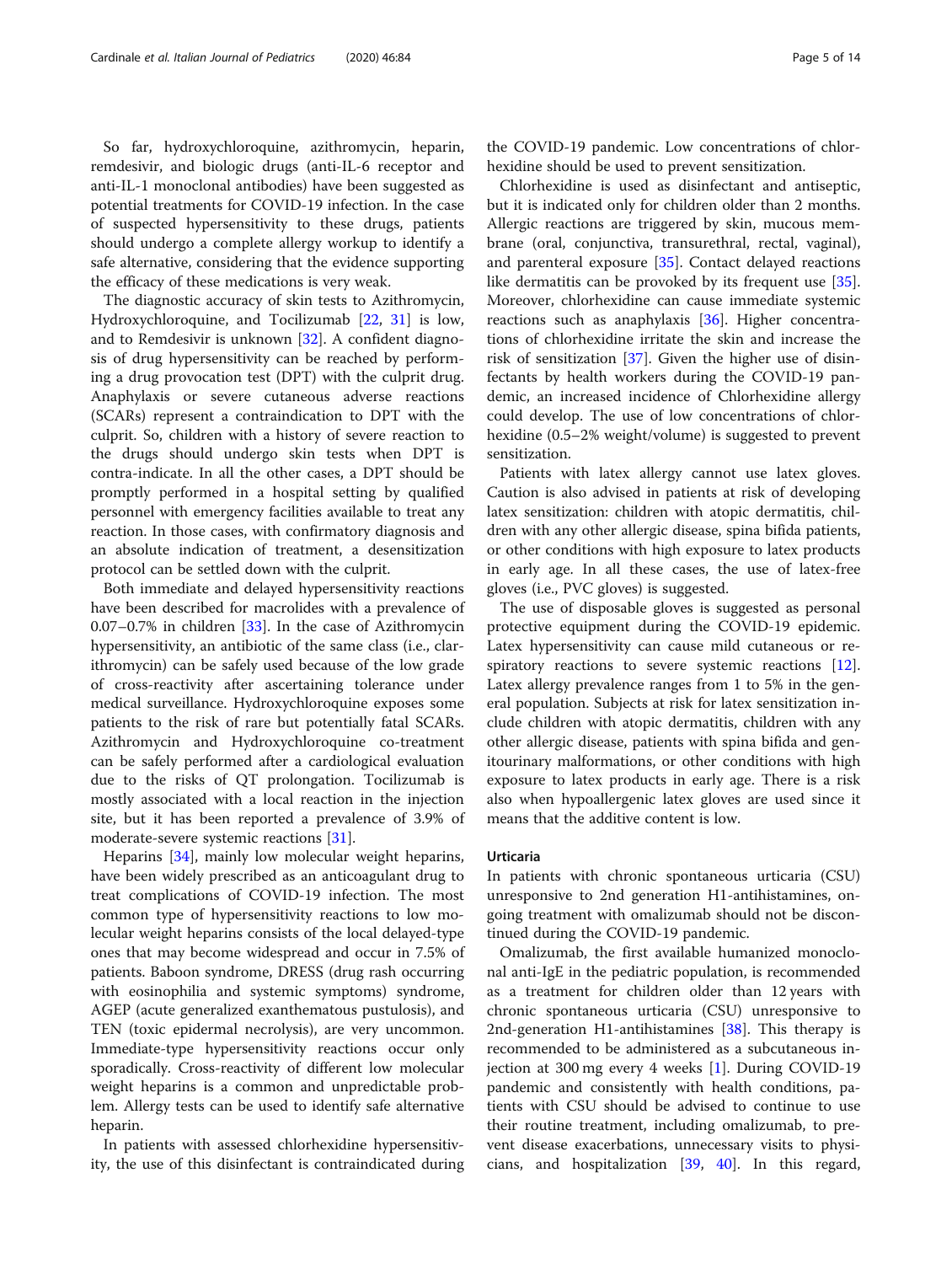patients can be trained to self-inject omalizumab and stay at home if they are competent and confident enough [\[5](#page-11-0), [6](#page-11-0)]. Follow-up appointments should be scheduled if needed. New patients should receive the first two injections of omalizumab in the hospital due to the minor risk of anaphylaxis; then, they can continue treatment at home [\[39](#page-12-0), [40](#page-12-0)]. Delaying the beginning of omalizumab treatment is not suggested as giving long-term high corticosteroid doses or using other immunosuppressive drugs could increase the vulnerability to COVID-19 [[40\]](#page-12-0).

In patients with CSU unresponsive to 2nd generation H1-antihistamines and omalizumab, ongoing treatment with cyclosporine A should not be stopped during the COVID-19 pandemic.

Cyclosporine A has shown an excellent clinical efficacy when administered in combination with 2nd-generation H1-antihistamine in treating children with CSU. However, due to a higher incidence of adverse effects, cyclosporine A is not recommended as a standard treatment in CSU. On the other hand, in children and adolescents with CSU unresponsive to 2nd generation H1 antihistamines and omalizumab, cyclosporine A is suggested as a therapeutic option  $[38]$  $[38]$ . Similar to patients undergoing immunosuppressive treatment, cyclosporine A should not be stopped during COVID-19 pandemic and consistently with health conditions; however, the administration of the lowest possible doses  $(\leq 1 \text{ mg/kg/day})$ is suggested due to a minor increased risk of viral infections, mainly respiratory tract infections [\[39](#page-12-0), [41](#page-12-0)]. For patients with a new CSU diagnosis unresponsive to 2nd generation H1-antihistamines and omalizumab, we suggest delaying the beginning of cyclosporine A treatment consistently with health conditions.

Ongoing treatment with immunosuppressive and/or biologic agents should be discontinued in patients with CSU who have tested positive for COVID-19 or with suspected COVID-19 infection.

The use of immunosuppressive agents, such as cyclosporine, for dermatologic diseases is contraindicated in patients with active infections [\[42](#page-12-0)]. Since available data suggest multiple cytokine axis activations in the viral immune response in patients with COVID-19, broad immunosuppression may have the potential to increase susceptibility, persistence, and reactivation of the viral infection. Immunosuppressive agents may decrease cytokines that recruit and differentiate immune cells needed to clear the infection. Also, inflammatory mediators may become hyperactivated, resulting in a "cytokine storm," which has been demonstrated to be involved in severe and lifethreatening COVID-19 [[43\]](#page-12-0). Biologic agents are targeted therapies that tend to be less involved in the previously mentioned components of the viral immune response. Whether biologic agents may increase the risk of infection or cause a severe disease is unknown.

### Rare allergic diseases

In pediatric patients, with a history of systemic reactions to Hymenoptera venom not isolated to the skin, a timely evaluation should be carried out on time. Moreover, an adrenaline auto-injector should be promptly prescribed, and venom immunotherapy (VIT) should be punctually started if deemed required after an appropriate diagnostic workup. VIT should be continued during the COVID-19 pandemic in pediatric patients who are currently undergoing the treatment. According to an individual cost-benefit ratio, spacing the VIT doses may be considered in patients in the maintenance phase.

Systemic reactions to Hymenoptera venom could be life-threatening [\[44](#page-12-0)–[46\]](#page-12-0). Thus, the appropriate diagnostic workup, the prescription of an adrenaline autoinjector, and VIT's performance are critical services, and they should not be delayed or suspended.

In patients with suggestive symptoms of eosinophilic esophagitis (EoE), the esophagogastroduodenoscopy should not be deferred in case of severe dysphagia or dyspepsia with alarm symptoms (i.e., weight loss). The esophagogastroduodenoscopy is mandatory in case of food impaction. In patients on proton pump inhibitor therapy, in clinical remission, it is advised to suspend the therapy progressively. In case the symptoms recur, a cycle of swallowed topical steroid, supported by pediatricians/allergist via telemedicine, if possible. In patients on swallowed topical steroid therapy is recommended to continue with the minimum effective dose. Food challenge for the reintroduction of avoided foods should be delayed or suggested via telemedicine, if possible.

Many patients with EoE are generally healthy except for atopic comorbidities such as asthma, allergic rhinitis, eczema, and IgE mediated food allergy, which must be maintained under control [\[47](#page-12-0), [48\]](#page-12-0). Most of the care for patients with EoE could be handled via telemedicine, except for patients with food impaction that required urgent endoscopy procedures or dysphagia or dyspepsia with alarm symptoms endoscopy should not be deferred.

## Immunization and immunodeficiency

Routine immunization activities, both for primary cycles and boosters, as per National vaccine schedule recommendations, have to be maintained unless the Referral Center reports specific contraindications for the child with allergy and/or immunodeficiency. This recommendation also applies to household members.

Immunization represents a priority public health service in the era of COVID-19 pandemic to prevent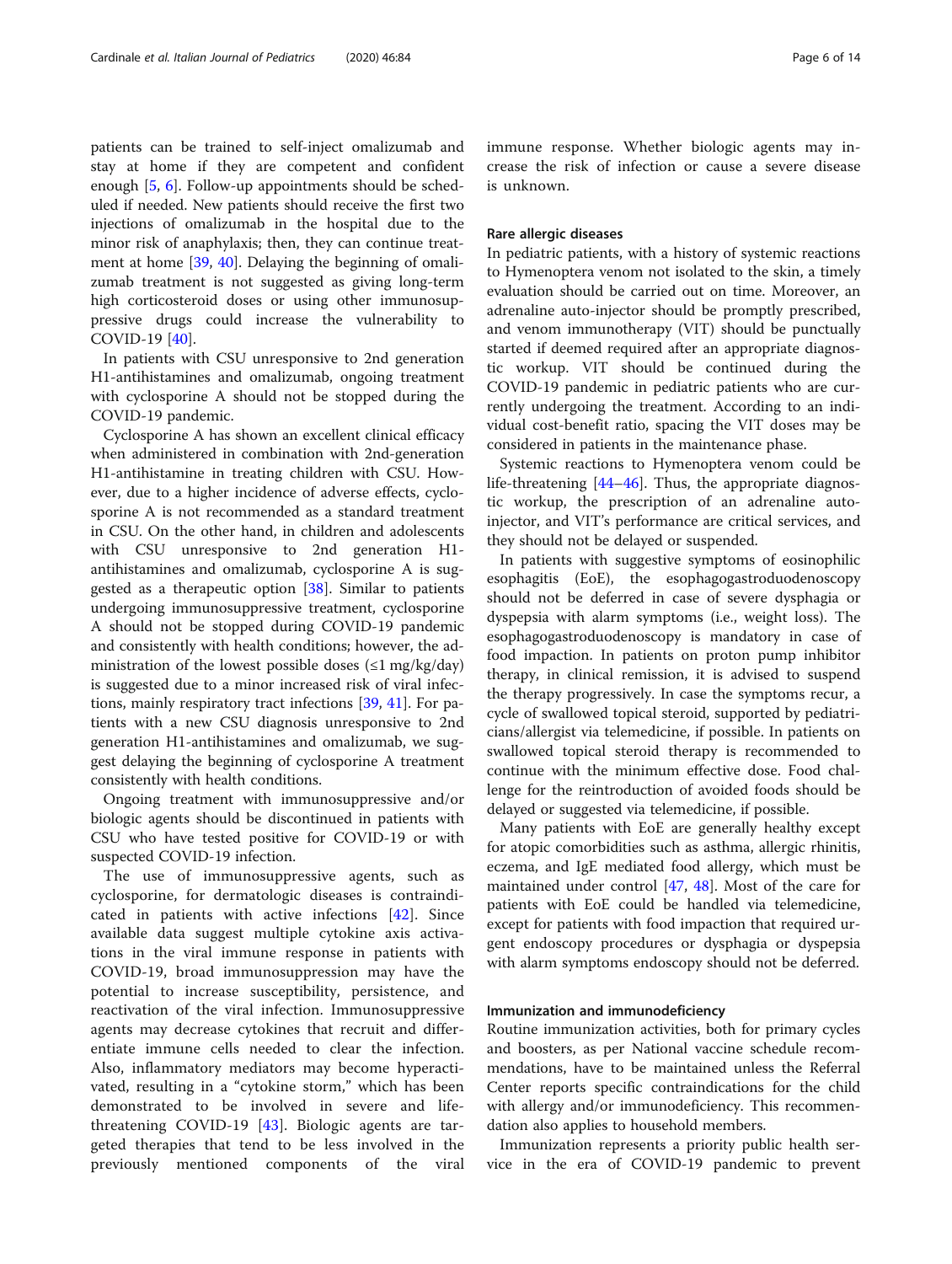vaccine-preventable diseases (VPDs) for the benefit of the entire community.

Vaccine-preventable diseases could reemerge if vaccinations are not routinely administered due to the COVID-19 pandemic, with a dramatic impact on the Health System [\[49,](#page-12-0) [50\]](#page-12-0). Therefore, routine immunization activities, both for primary cycles and boosters, as per national vaccine schedule recommendations, have to be maintained, unless specific contraindications for the child with allergy and/or immunodeficiency exist [\[51](#page-12-0)]. Protection measures for children and healthcare workers should be used.

When routine immunization activities are not ensured because of the burden of COVID-19 on the health care system, the immunization service providers should create cohorts of children who have missed their vaccine doses and activate plans of recalling for catch-up immunization [[49,](#page-12-0) [50\]](#page-12-0).

It is desirable, whenever possible, to coadminister vaccines during the same visit (e.g., MenB vaccine with the hexavalent vaccine or anti-C/ACWY MenC; Meningococcal ACWY vaccine with MMRV).

Reduce the burden of immunization services, the coadministration of vaccines during the same visit is strongly recommended [\[49,](#page-12-0) [50\]](#page-12-0).

Routine influenza immunization should be considered in all children during the 2020–2021 season to ensure protection measures for children and healthcare operators. Inactivated influenza vaccine should be likewise considered in all primary immunodeficiency (PID) patients unless medical contraindications exist or the patient is considered unable to mount an effective immunological response. Nonviable influenza vaccination is also strongly recommended in household contacts of PID patients.

The American Academy of Pediatrics, unless specific contraindications exist, recommended routine influenza immunization in all children starting at 6 months of age during the 2019–2020 season with greater emphasis in high-risk groups [[52\]](#page-12-0). Clinical spectrum of COVID-19 and influenza infections are very similar [[53\]](#page-12-0). Nevertheless, some primary immunodeficiency (PID) patients, especially those with chronic lung disease, might have a more severe clinical course [\[54](#page-12-0)]. During the COVID-19 pandemic, reinforcement of influenza immunization programs has also been suggested for 2020–2021 by the Italian Pediatric Society, with particular consideration for children under 6 years of age and patients with chronic underlying conditions [\[50](#page-12-0)]. The use of airborne precautions in the office for both children and healthcare operators is recommended during immunization procedures. Annual immunization with a nonviable influenza vaccine is also recommended in all PID patients if the patient is considered to be capable of mounting an

effective immunological response unless medical contraindications exist [\[51\]](#page-12-0). Nonviable influenza vaccination is also strongly recommended in household contacts of PID patients.

Immunoglobulin replacement therapy represents a life-saving treatment for many primary immunodeficiencies (PIDs), including hypo/agammaglobulinemia and immunodeficiencies characterized by combined or complex phenotypes [\[54](#page-12-0)–[56\]](#page-12-0). SARS-CoV-2 RNA has been detected in plasma or serum collected from symptomatic COVID-19 patients but also in asymptomatic blood donors [[57](#page-12-0), [58\]](#page-12-0). Nevertheless, the transmission of SARS-CoV-2 through blood products so far has not been established [[53](#page-12-0), [58](#page-12-0), [59](#page-12-0)]. The safety of immunoglobulins against virus contamination is also ensured through multiple virus inactivation and removal steps during manufacturing processes [[54\]](#page-12-0). Therefore, immunoglobulin replacement therapy should be continued in PID patients, without changing the timing and the dose of administration unless clinically indicated. The use of home services (IV/SC) is therefore encouraged, provided that proper training procedures have been ensured [\[58\]](#page-12-0).

In PID patients, investigation for SARS-CoV-2 is recommended after public exposure and when acute respiratory or gastrointestinal symptoms occur. After exposure to SARS-CoV-2 in PID patients, the risk/benefits of continuing immunosuppressive or immunomodulatory therapy should be discussed with the immunology specialist.

Some PID patients, especially those associated with chronic lung disease, might be at higher risk for a more severe course of COVID-19 [\[60](#page-12-0), [61](#page-12-0)]. Stratification of risk has also been proposed by some immunological societies [[62\]](#page-12-0). However, very few data exist on the clinical course and phenotype of COVID-19 in PIDs [\[58](#page-12-0)]. It is also conceivable that some immunosuppressive therapies (e.g., corticosteroids) can attenuate some clinical symptoms [[54,](#page-12-0) [56](#page-12-0)]. Investigation for SARS-CoV-2 is recommended after public exposure in severe forms of PIDs and when acute respiratory or gastrointestinal symptoms occur, according to also to health authorities guidelines [[11](#page-11-0)]. It must be remembered that in some patients, the viral shedding could be prolonged because of a slow clearance [[54\]](#page-12-0). After SARS-CoV-2 exposure, the decision to continue immunosuppressive or immunomodulatory therapies should be discussed with the immunologist [[54](#page-12-0), [59\]](#page-12-0). Drug interactions must also be carefully considered.

According to also the phenotype and severity of COVID-19 disease, these PID patients should have easy access to disposable face masks and other personal protective equipment. Their use should be made according to health authorities' provisions and the best information obtained from scientific reports and international guidelines.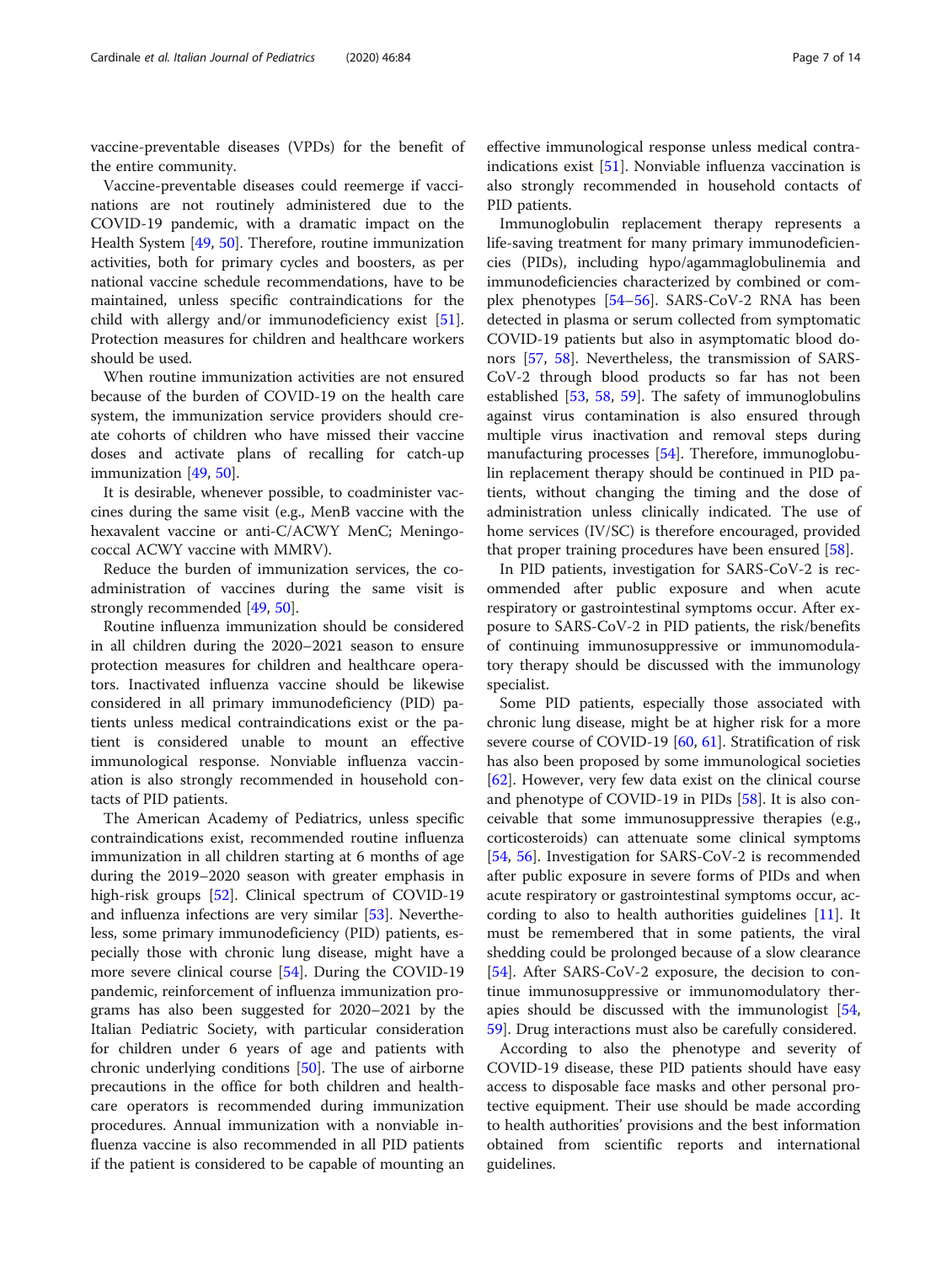Many PID patients and their households, according to also to the phenotype and severity of the disease, should have easier access to disposable face masks and other personal protective equipment. However, it is unlikely that airborne precautions could be sufficient if not supported by careful and frequent hand washing, social distancing, and other general preventive measures [[58](#page-12-0), [59](#page-12-0), [63\]](#page-12-0). Protective equipment should be used according to standardized procedures, according to also to health authorities provisions and the best information obtained from scientific reports and international guidelines.

Very recently, three Italian studies concerning this issue have been published [[64](#page-12-0)–[66](#page-12-0)].

### Allergen immunotherapy

Both subcutaneous (SCIT) and sublingual (SLIT) immunotherapy can be continued during the current COVID-19 pandemic, in all asymptomatic patients, in healthy children with negative test results, without exposure or recent contact with subjects symptomatic or viruspositive or who have not recently traveled to high-risk areas. In particular, immunotherapy for Hymenoptera venom (SCIT for bee, wasp, and bumblebee) must be regularly administered, is a life-saving drug. Venom immunotherapy is a life-saving treatment to prevent anaphylaxis, as is effective in 100% of the subjects treated [[67](#page-12-0)]. Venom therapy could avoid single-use of adrenaline.

Stopping subcutaneous immunotherapy during the COVID-19 pandemic is not advisable [\[67](#page-12-0)]. The possibility of increasing the duration of the intervals between the administration in the maintenance phase must be assessed on a case-by-case basis and can be useful when we do not want to expose the child or the family to an inconvenient transfer to reach our clinic or in case of recent contact with infected people. The administration of SLIT to the child or adolescent at home makes it very advantageous to avoid contact with potentially infected people [[67](#page-12-0)]. Interrupting SLIT is never recommended, except in this case, there have been recent contacts with infected people or even mild, but suggestive symptoms of viral infection are present. Clinically, these results are manifested in better control of the allergic rhinitis symptoms and, especially, in asthma prevention, which could be confused with symptoms of viral infection. Moreover, AIT determines a decrease in the medication use (corticosteroids and inhaled therapy) that could reduce the risk of spreading viral infections (like COVID-19) in other subjects and the possible worsening of a viral infection in the patient himself.

Immunotherapy (SCIT and SLIT) must be interrupted immediately:

– in symptomatic patients exposed to contact with COVID-19 positive individuals

- in asymptomatic patients, but positive test results
- in patients with an accentuation of respiratory symptoms related to possible virosis, even if only an allergic component is suspected.

It is considered dangerous to continue AIT in individuals with suspected or confirmed infection with COVID-19 [[67](#page-12-0)]. Moreover, it is useful to avoid confounding effects such as the accentuation of symptoms in subjects with seasonal symptoms (allergic rhinitis and/or asthma episodes), also following the administration of immunotherapy and possible concomitant viral infections. In this case, it would be more complex to effectively distinguish the clinical manifestations, viral and/or allergic, often present concomitantly and which could delay an adequate diagnosis and treatment of the COVID-19 infection.

#### Aerobiology and environment

The extensive use of personal protective equipment represents the primary defense for allergic children during a COVID-19 pandemic.

Face masks, even the self-produced ones, are an indispensable safeguard in community activities' resumption, protecting bi-directionally from droplets [\[68](#page-12-0)–[70\]](#page-12-0). The filterless FFP2 / 3 respirators represent an optimal primary and bi-directional defense even against pollen, mites, and viruses. It is essential to avoid that the rhinitis symptoms related to pollinosis can be confused with the COVID-19 infection, generating situations of concern. The correct size of the mask is fundamental because it affects the fit on the face and its effectiveness.

## Promote periodic ventilation, both in domestic and indoor community environments

The size of the SARS-CoV-2 virus is within a range of 50–200 nm, falling within the nanoparticle range, which, especially in indoor environments, can reach high degrees of diffusion [[71](#page-12-0)–[73](#page-12-0)]. Indeed, the SARS-CoV-2 virus produced an aerosol from expectoration, respiration, and vocalization that can remain in the atmosphere for a period of between 3 and 16 h as bioaerosol, constituting a potential danger. Therefore, extensive ventilation in domestic and community environments in the allergic child could help in reducing exposure to indoor allergens and SARS-Cov-2 as well [\[74](#page-12-0), [75](#page-13-0)].

Reduce air pollutants in the outdoor environment and promote "gentle mobility."

Outdoor pollution might have a role in COVID-19 incidence and severity [\[76](#page-13-0)]. Therefore, reducing particulate matter ( $PM_{2,5}$  and  $PM_{10}$ ) in the atmosphere, paying great attention to the problem of the vehicle and industrial emissions, could promote not only respiratory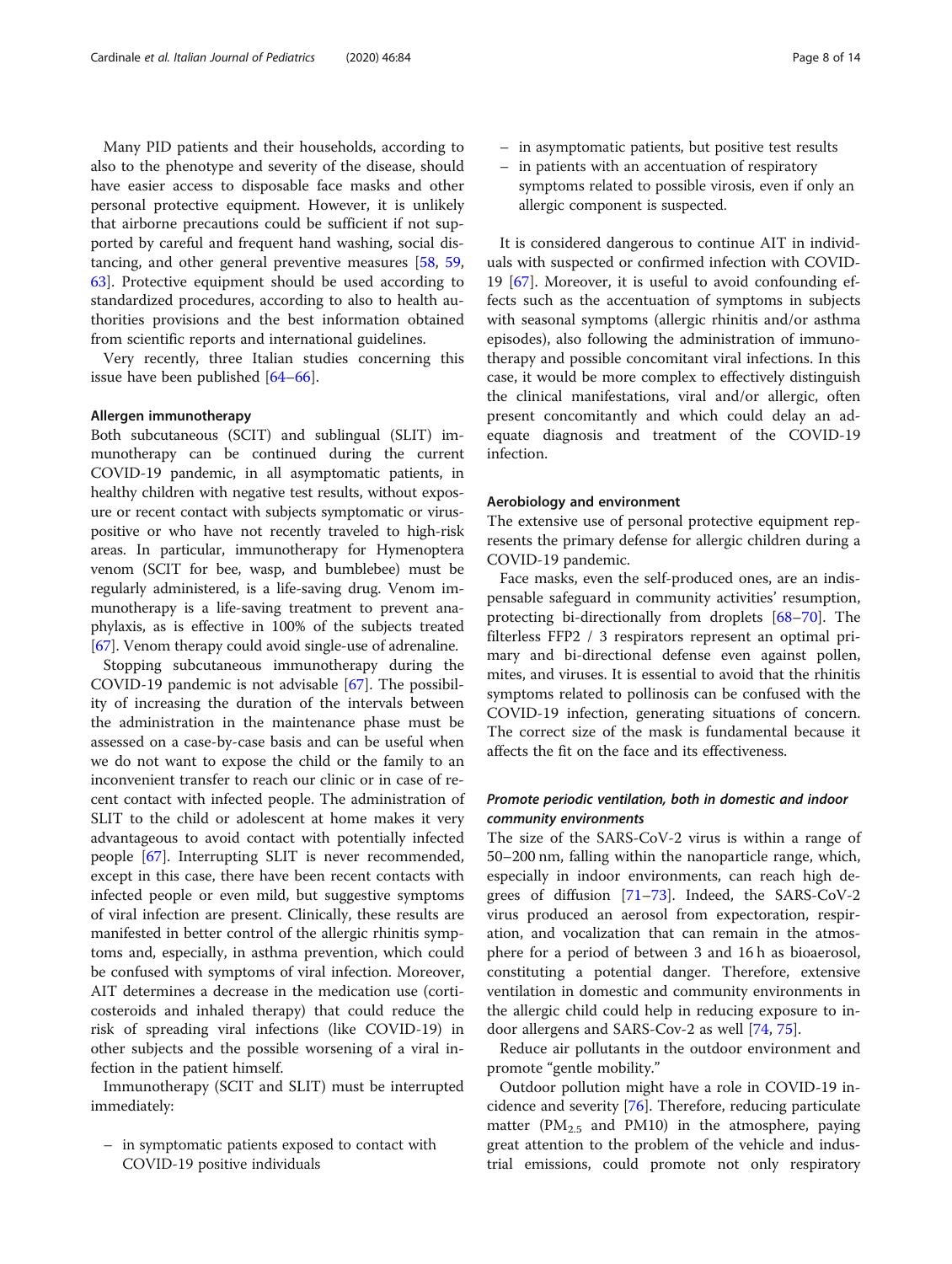health but also children less vulnerable to SARS-CoV-2 [[77,](#page-13-0) [78\]](#page-13-0).

### Practical problems

Outpatient clinic allergology consultation and skin prick test (SPT) in children with suspect respiratory allergy and/or food allergy [\[79\]](#page-13-0).

Allergology consultation and SPT in children with the specific 2019-nCoV infection must not be performed.

Allergology consultation and SPT in children with suspected 2019-nCoV infection (e.g., cough, rhinitis, fever, and epidemiological criteria) must not be performed.

If the child and/or the accompanying parent's infectious status is unknown regarding 2019-nCoV, it is necessary:

- 1) Space appointment to avoid contact between the previous patient and the next, ventilate the room between visits if a negative pressure room is not available, sanitize the surface where the child's forearm was placed to perform the SPT;
- 2) The health care provider, the patient and the accompanying parent must wear certified protective masks (preferably FFP2/N95) and must wash their hands immediately before the visit;
- 3) Distance between the health care provider, the child and the accompanying parent must be more than 1 m;
- 4) Sanitize medical tools used in different patients.

### **Diagnostics**

Allergy diagnostic procedures during the COVID-19 pandemic should be delayed, unless the workup is essential for safety reasons, in the allergic patient [[2\]](#page-11-0).

So far, scientific societies and researchers have not expressed real recommendations concerning what kind of allergic procedure should be assured during the COVID-19 pandemic. Most of the recommendations here listed are therefore issued from the experts' opinion. Specialists should evaluate the risk/benefit ratio in each patient to decide which tests should not be delayed, even during the pandemic context, still trying to reduce as much as possible the risk of spreading the viral infection. In general, not deferrable clinical patterns requiring a fast allergy workup should include:

- a recent history of anaphylaxis, with a need, for the child, to diagnose the allergen responsible of the clinical picture (mainly for food and drug allergies) and to provide a therapeutic plan and self-injectable adrenaline;
- the appearance of symptoms evocative of food protein-induced enterocolitis syndrome (FPIES), if the culprit food is essential from a nutritional point

of view for the toddler, and to avoid the further appearance of acute symptoms;

- IgE mediated food allergies, such as cow's milk allergy, wheat allergy, or allergies to other nutritionally essential food;
- suspected drug allergies, in patients who need treatment with the possible culprit drug (including antibiotics in cystic fibrosis patients, patients with tuberculosis or immunocompromised; vaccines in immunocompromised children; chemotherapeutic agents in oncologic patients);
- severe eczema, especially in cases of large areas of the body are interested, or a history of cutaneous infection;
- severe reactions to Hymenoptera venoms, which are more frequent during spring and summer seasons.

Allergy diagnostic procedures should be performed in safety settings, with minimal exposure of the children, the caregiver, and the medical staff.

Diagnostic procedures should be performed in a safe setting, with the presence of one parent only for each child, and with the medical staff properly equipped to reduce the risk of infection for the staff, the child, and the caregiver.

In those cases, in which a diagnostic workup is needed, in vitro tests should be preferred, such as specific IgE, rather than skin prick tests. Drug challenges to diagnose an allergy or to confirm a hypersensitivity reaction, or to explore possible alternatives (antibiotics, NSAIDs, perioperative agents) are also acceptable in specific patients.

### Social consequences of lockdown

The COVID-19 pandemic has diverted all resources to its management and imposed drastic containing measures, such as the suspension of school activities. The effects on patients suffering from allergic respiratory pathology are twofold. On the one hand, the difficulty in accessing the pediatric allergology offices has resulted in the interruption of direct contact between patient, family, and specialist. On the other hand, the virus led to the sheer anxiety and fears of both patients and their families. In this scenario, "Therapeutic Education" is of crucial importance. This approach implies that families and specialists work together towards a planned and organized transfer of therapeutic skills. The aim is to equip patients and families with practical knowledge in the absence of scheduled visits. As a result, they will feel less alone and more prepared to deal with disease management. Telemedicine may provide a fundamental contribution to maintain remote contact, although access to technology remains challenging for the most fragile social groups [[80](#page-13-0)].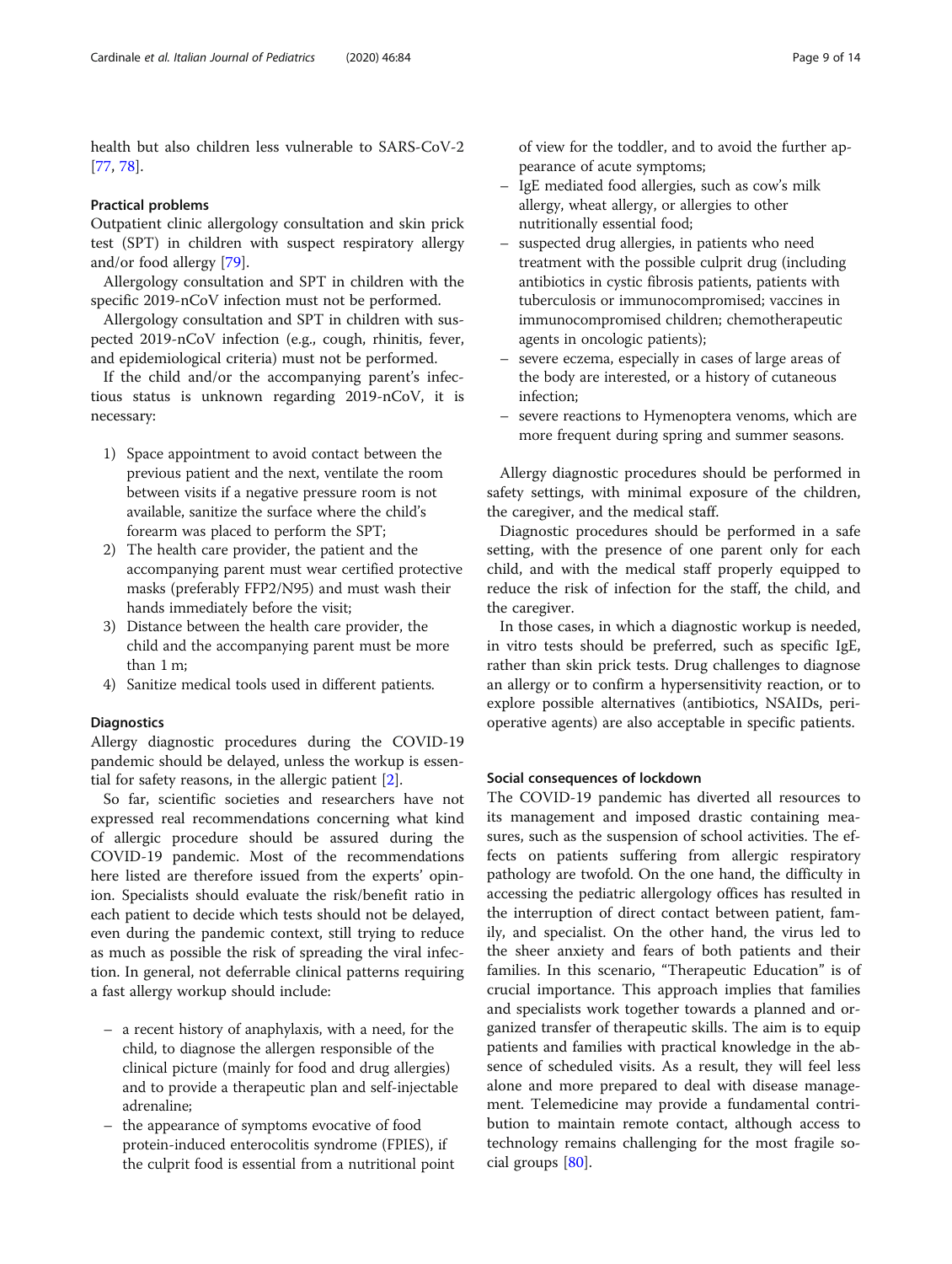Parents should be encouraged to continue specific therapies even during COVID-19 infections:

- Corticosteroid drugs for topical or oral use, shortor long-acting bronchodilators by inhalation spray or powder, anti-leukotriene agents, biological drugs, intramuscular adrenaline should be administered according to the individual therapeutic plan prescribed. There is no evidence that these therapies may suppress immunity or induce deterioration in case of COVID-19 infection;
- oral antihistamines should be continued regularly to keep the skin, eyes and nasal allergy symptoms well controlled from allergens exposure;
- for subjects not infected (or cured) by COVID-19 in subcutaneous or sublingual immunotherapy (SCIT or SLIT), the therapeutic plan must not be interrupted. SLIT is administered at home, has the advantage of avoiding contact with people infected. SCIT or SLIT must be suspended in case of a positive test or suspicion thereof immediately upon the appearance of symptoms of COVID-19 infection (or potential symptoms);
- active and passive cigarette smoking is not recommended;
- in the event of further deterioration, contact the doctor and/or emergency lines, such as 112. Direct access to the emergency room must be limited only for extreme urgency and seriousness [[81\]](#page-13-0).

When schools open again, allergic children must be guaranteed:

- social distancing, washing hands frequently with warm running water with ordinary soap (to be rubbed on all areas of the hands for at least 30 s) or with disinfectant gels without rinsing. To be noted that washing hands should not be excessive in children with atopic dermatitis.
- for children with a food allergy, the exclusion of the food in question;
- emergency therapy, self-injectable intramuscular adrenaline, and salbutamol spray, according to the individual therapeutic plan [[82](#page-13-0)].

During a COVID-19 pandemic, asymptomatic allergic children have the right to undergo all recommended childhood vaccinations. Failure to comply with the vaccination calendar can frustrate the immunization, which is necessary for the child's defenses and herd immunity, and facilitate high-risks situations, such as possible epidemic outbreaks [[83\]](#page-13-0).

## Telemedicine

In the management of patients with suspected or ascertained allergic or immune-mediated diseases, encourage remote telehealth medicine, not deferring hospital-based consultations when red-flags for an urgent visit exist [[84\]](#page-13-0).

In the COVID-19 era, telehealth medicine could play a key role in delivering immunological and allergological consultations and ensuring the need to keep social distancing. Activating virtual consulting practices by the opportunities offered from free access web-based communication platforms may be beneficial for both first consultations and follow-up visits in patients with suspected or ascertained allergy or immunodeficiency. Sharing between families and allergy or immunology specialists clinical materials, such as images, investigations, or laboratory data, may help manage many simple immune-mediated diseases like urticaria or recurrent respiratory infections. Indeed, history plays a pivotal role in establishing when parents' perception of hypersensitivity or immune-mediated symptoms fit with a defined allergic or immunodeficiency condition or an exacerbation of a previously diagnosed immunological disease occur. At the same time, specialists must not overlook some crucial symptoms when an overt emergency occurs. As an example, in the table (Table [1\)](#page-10-0) are reported some "red flags" which could help the clinician in establishing if a child with the suspected allergic or immunemediated disease need for an urgent hospital-based consultation, with the possible hypothesis of symptomrelated underlying clinical conditions.

## Conclusions

A recent meta-analysis investigated the impact of COVID-19 on the pediatric population [\[85](#page-13-0)]. A total of 815 articles were identified. Eighteen studies with 1065 participants (444 patients were younger than 10 years, and 553 were aged 10 to 19 years) with confirmed SARS-CoV-2 infection were included in the final analysis. All articles reflected research performed in China, except for one clinical case in Singapore. Children at any age were mostly reported to have mild respiratory symptoms, namely fever, dry cough, and fatigue, or were asymptomatic. Bronchial thickening and ground-glass opacities were the main radiologic features, and these findings were also reported in asymptomatic patients. Among the included articles, there was only 1 case of severe COVID-19 infection, which occurred in a 13-month-old infant. No deaths were reported in children aged 0 to 9 years. Available data about therapies were limited. More recently, an Italian report demonstrated that children and adolescents rarely suffered from COVID-19, and most of them required no or low-intensity care [\[86](#page-13-0)].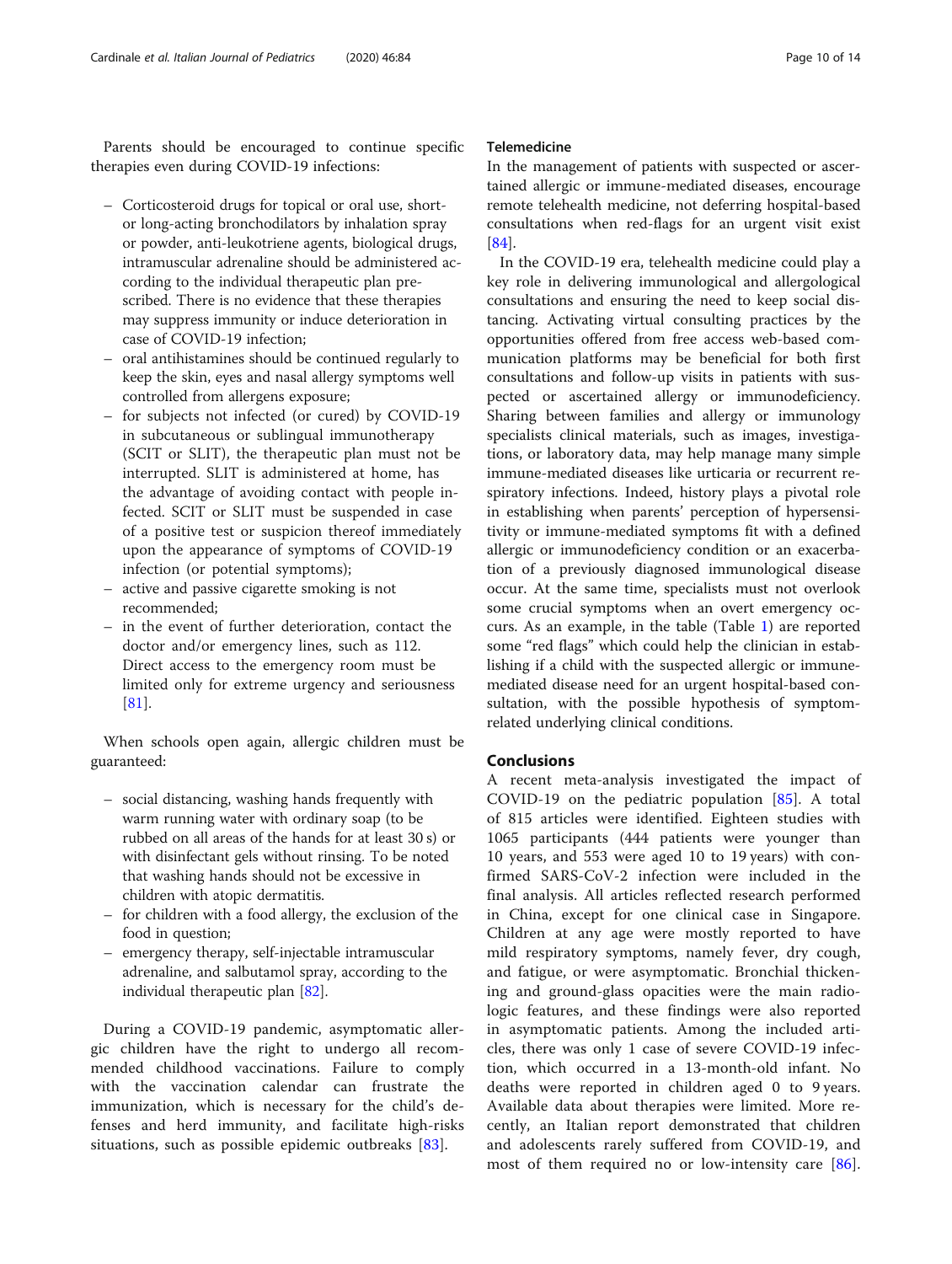<span id="page-10-0"></span>

|  | Table 1 Example of clinical symptoms and related laboratory or instrumental findings indicating the need for an allergy or |  |  |  |  |  |  |
|--|----------------------------------------------------------------------------------------------------------------------------|--|--|--|--|--|--|
|  | immunology specialist's need for an urgent consultation                                                                    |  |  |  |  |  |  |

| Presenting symptoms and/or laboratory findings                                                                         | More probable allergic and/or<br>immune-mediated disease                                                                                         | Possible alternative diagnosis                                                                                                                          |  |  |  |  |  |
|------------------------------------------------------------------------------------------------------------------------|--------------------------------------------------------------------------------------------------------------------------------------------------|---------------------------------------------------------------------------------------------------------------------------------------------------------|--|--|--|--|--|
| Uncontrolled asthma-like symptoms                                                                                      | Severe asthma or asthma with<br>comorbidities (asthma plus)                                                                                      | Dysfunctional breathing disorders, aspiration disease, foreign<br>bodies (< 6 yr), ANCA-associated pulmonary vasculitis, intersti-<br>tial lung disease |  |  |  |  |  |
| Recent severe asthma attack                                                                                            | Uncontrolled asthma                                                                                                                              | Dysfunctional breathing disorders, aspiration disease, foreign<br>bodies $(< 6 yr)$                                                                     |  |  |  |  |  |
| Chronic diarrhea with failure to thrive and/or<br>malabsorption                                                        | FPIES or eosinophilic gastroenteritis                                                                                                            | Combined immunodeficiency, cystic fibrosis, autoimmune<br>enteritis, gastrointestinal infections                                                        |  |  |  |  |  |
| Acute hypersensitivity symptoms occurring after<br>the first introduction/s of a food <sup>a</sup>                     | Anaphylaxis                                                                                                                                      | FPIES, spontaneous urticaria                                                                                                                            |  |  |  |  |  |
| Acute hypersensitivity symptoms occurring after<br>drug administration <sup>b</sup>                                    | Anaphylaxis                                                                                                                                      | Mastocytosis or idiopathic mast cell activation syndrome,<br>spontaneous urticaria                                                                      |  |  |  |  |  |
| Severe cutaneous adverse reaction (SCAR) w/wt<br>systemic symptoms occurring after drug<br>administration <sup>b</sup> | DRESS, TEN, Stevens-Johnson<br>syndrome                                                                                                          | viral infection (EBV, CMV, HHSV6, others), staphylococcal and<br>streptococcal shock syndrome, autoimmune diseases                                      |  |  |  |  |  |
| Acute hypersensitivity symptoms occurring after<br>vaccine administration c                                            | Anaphylaxis (rare)                                                                                                                               | Spontaneous urticaria                                                                                                                                   |  |  |  |  |  |
| Chronic unexplained cough                                                                                              | Wet: protracted bacterial<br>bronchitis, bronchiectasis<br>Dry or mixed: foreign body,<br>pertussis or parapertussis, or<br>Mycoplasma infection | Pulmonary tuberculosis, tracheobronchomalacia, vascular<br>rings/slings, aspiration syndrome, cystic fibrosis, primary ciliary<br>dyskinesia            |  |  |  |  |  |
| Prolonged respiratory symptoms and/or<br>interstitial pneumonia, especially if combined<br>with poor weight gain       | Combined immunodeficiency                                                                                                                        | interstitial lung disease, cystic fibrosis, Shwachman disease                                                                                           |  |  |  |  |  |
| Hypereosinophilia (not allergy-related)                                                                                | Hypereosinophilic syndromes,<br>parasitic disease                                                                                                | Malignancies, primary atopic disorder                                                                                                                   |  |  |  |  |  |
| Severe neutropenia (< $0.5 \times 10^9$ /L) in the context<br>of a pyogenic infection                                  | Severe congenital neutropenia<br>(SCN)                                                                                                           | Drug-related agranulocytosis, aplastic anemia, autoimmune<br>neutropenia (rare)                                                                         |  |  |  |  |  |
| Severe lymphopenia in the context of severe or<br>atypical infections and/or failure to thrive                         | Severe combined<br>immunodeficiency (SCID)                                                                                                       | Other primary immunodeficiencies                                                                                                                        |  |  |  |  |  |
| Recurrent fever in a "sick" appearing child                                                                            | Autoinflammatory disease                                                                                                                         | Malignancies, chronic inflammatory bowel disease, recurrent<br>organ infections in an immunocompromised child                                           |  |  |  |  |  |
| Multiple autoimmune diseases                                                                                           | Primary immunodeficiencies,<br>systemic rheumatological disease                                                                                  |                                                                                                                                                         |  |  |  |  |  |

<sup>a</sup>the condition needs urgent consultation if the suspected food is not easily replaceable in the child's diet (e.g., cow's milk)

 $^{\rm b}$  the condition needs urgent consultation if the suspected drug is not replaceable in a specific clinical condition (e.g., cystic fibrosis, neoplasms)  $^{\rm c}$  the condition needs urgent consultation if primary serie

Another study reported that adolescents were influenced by COVID-19 concerning emotional aspects [[87\]](#page-13-0).

Therefore, COVID-19 seems to affect childhood and adolescence scarcely, as very recently demonstrated in Italy [\[88\]](#page-13-0). However, allergic and immunodeficient children and adolescents need adequate care in this period. Treatments should not be interrupted, and telemedicine should be implemented. The current Consensus Statement could provide timely and updated information for pediatricians and caregivers.

On the other hand, a radical re-organization of the healthcare system should be considered, considering the local peculiarity, such as infection-free areas, medical staff replacement for a long time, cost sustainability, and

## medical education. An extensive debate and appropriate measures should be considered.

### Abbreviations

SARS-COV-2: Severe acute respiratory syndrome – coronavirus; COVID-19: Coronavirus disease 2019; SIAIP: Società Italiana di Allergologia ed. Immunologia Pediatrica; ICS: Inhaled corticosteroids; OCS: Oral corticosteroids; MDI: Metered dosed inhaler; PPE: Personal protective equipment; ACE2: Angiotensine converting enzyme 2; FA: Food allergy; OFC: Oral food challenge; OIT: Oral immunotherapy; WHO: World Health Organization; AD: Atopic dermatitis; NICE: National Institute for Health and Care Excellence; DPT: Drug provocation test; SCAR: Severe cutaneous adverse reactions; CSU: Chronic spontaneous urticaria; VIT: Venom immunotherapy; PID: Primary immunodeficiencies; SLIT: Sublingual immunotherapy; SCIT: Subcutaneous immunotherapy; PM: Particulate matter

#### Acknowledgments

The SIAIP Task Force consists of: Doriana Amato, Caterina Anania, Elisa Anastasio, Rachele Antignani, Stefania Arasi, Martire Baldassarre, Ermanno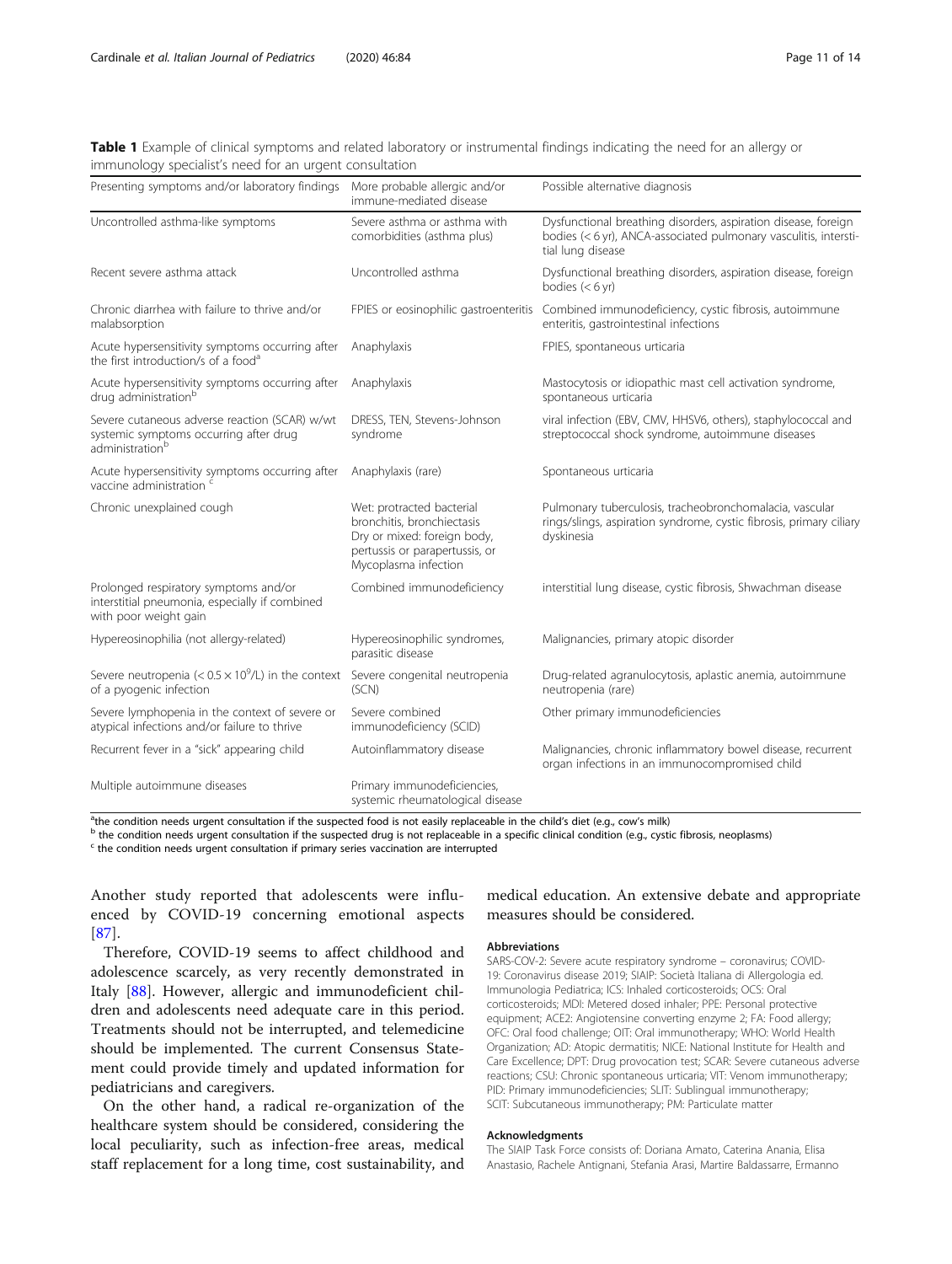<span id="page-11-0"></span>Baldo, Andrea Barbalace, Simona Barni, Federica Betti, Annamaria Bianchi, Ezio Bolzacchini, Maira Bonini, Paolo Bottau, Sara Bozzetto, Maria Antonia Brighetti, Davide Caimmi, Silvia Caimmi, Luigi Calzone, Caterina Cancrini, Lucia Caminiti, Giulia Capata, Lucetta Capra, Carlo Capristo, Elena Carboni, Francesco Carella, Riccardo Castagnoli, Elena Chiappini, Fernanda Chiera, Iolanda Chinellato, Loredana Chini, Francesca Cipriani, Flavio Civitelli, Pasquale Comberiati, Daniele Contini, Stefania Corrente, Claudio Cravidi, Giuseppe Crisafulli, Barbara Cuomo, Enza D'Auria, Sofia D'Elios, Fabio Decimo, Auro Della Giustina, Rosa Maria Delle Piane, Maria De Filippo, Valentina De Vittori, Lucia Diaferio, Maria Elisa Di Mauro, Marzia Duse, Silvia Federici, Giuseppe Felice, Grazia Fenu, Giuliana Ferrante, Tiziana Foti, Fabrizio Franceschini, Daniele Ghiglioni, Giuliana Giardino, Mattia Giovannini, Giovanni Cosimo Indirli, Cristiana Indolfi, Massimo Landi, Francesco La Torre, Lucia Maddalena Leone, Amelia Licari, Lucia Liotti, Vassilios Lougaris, Nunzia Maiello, Paride Mantecca, Sara Manti, Marco Maria Mariani, Alberto Martelli, Carla Mastrorilli, Violetta Mastrorilli, Davide Montin, Francesca Mori, Roberta Olcese, Giorgio Ottaviano, Claudia Paglialunga, Giovanni Pajno, Giuseppe Parisi, Stefano Pattini, Luca Pecoraro, Umberto Pelosi, Claudio Pignata, Giampaolo Ricci, Silvia Ricci, Stefano Rizzi, Caterina Rizzo, Sara Rosati, Paolo Rosso, Maria Sangerardi, Angelica Santoro, Francesca Saretta, Lucrezia Sarti, Marco Sartorio, Majla Sgruletti, Annarosa Soresina, Ifigenia Sfika, Mayla Sgrulletti, Nuccia Tesse, Valentina Tranchino, Alessandro Travaglini, Malizia Velia, Elvira Verduci, Mario Vernich, Elisabetta Veronelli, Stefano Volpi, Martina Votto and Anna Maria Zicari

### Authors' contributions

This study was a collaboration between all authors. The author(s) read and approved the final manuscript.

#### Funding

The publication has been supported by the Italian Society of Pediatric Allergy and Immunology (SIAIP).

#### Availability of data and materials

Not applicable.

Ethics approval and consent to participate Not applicable.

### Consent for publication

Not applicable.

#### Competing interests

The authors declare that they have no competing interests.

#### Author details

<sup>1</sup> Pediatric Unit, Azienda Ospedaliero-Universitaria "Policlinico- Giovanni XXIII, Bari, Italy. <sup>2</sup>Allergy Clinic, Casa di Cura Villa Montallegro, Genoa, Italy.<br><sup>3</sup>Podiatric Unit, ASST Phodonse Pho. ML Italy. <sup>4</sup>Podiatric Unit, Empol Pediatric Unit, ASST-Rhodense, Rho, MI, Italy. <sup>4</sup>Pediatric Unit, Empoli Hospital, Empoli, FI, Italy. <sup>5</sup>Pediatric Clinic, Mother-child Department, University of Parma, Parma, Italy. <sup>6</sup>Operative Unit of Pediatrics, S. Camillo-Forlanini Hospital, Rome, Italy. <sup>7</sup>Coordinator European Allergology Center - European Diagnostic Center Dalla Rosa Prati, Parma, Italy. <sup>8</sup>Pediatric Allergology Unit, Department of Pediatric Medicine, S. Pietro Hospital Fatebenefratelli, Rome, Italy. 9 Pediatric Unit, Grande Ospedale Metropolitano, Reggio Calabria, Italy. <sup>10</sup>Department of Woman and Child and General and Specialized Surgery, University of Campania Luigi Vanvitelli, Naples, Italy. 11Pediatric Allergology and Immunology Unit, University of Rome Tor Vergata, Policlinico Tor Vergata, Rome, Italy. 12Allergy Unit, Department of Science Health, Meyer Children's Hospital, University of Florence, Florence, Italy. <sup>13</sup>Pediatric Unit, Crotone Hospital, Crotone, Italy. <sup>14</sup>Pediatric Clinic, University of Pisa, Pisa, Italy.<br><sup>15</sup>Allergy Center, Istituto Giannina Gaslini, Genoa, Italy. <sup>16</sup>Pediatric Unit, <sup>15</sup>Allergy Center, Istituto Giannina Gaslini, Genoa, Italy. <sup>16</sup>Pediatric Unit,<br>ASST-Martesana, Milan, Italy. <sup>17</sup>Allergology Service, Policlinico Casilino, Rome, Italy. <sup>18</sup>Pediatric Clinic, Pediatrics Department, Policlinico San Matteo, University of Pavia, Pavia, Italy.

### Received: 28 April 2020 Accepted: 27 May 2020 Published online: 16 June 2020

#### References

- 1. Bousquet J, Akdis C, Jutel M, et al. Intranasal corticosteroids in allergic rhinitis in COVID-19 infected patients: an ARIA-EAACI statement. Allergy. 2020; (in press).
- 2. Shaker MS, Oppenheimer J, Grayson M, Stukus D, Hartog N, Hsieh EWY, et al. COVID-19: Pandemic contingency planning for the allergy and immunology clinic. J Allergy Clin Immunol Pract. 2020; (in press).
- 3. Corsico A, Leonardi S, Licari A, Marseglia GL. Miraglia del Giudice M, Peroni D, et al. focus on the cetirizine use in clinical practice: a reappraisal 30 years later. Multidisciplinary. Respir Med. 2019;14:40.
- 4. Parisi G, Leonardi S, Ciprandi G, Corsico A, Licari A, Miraglia del Giudice M, et al. Antihistamines in children and adolescents: a practical update. Allergol Immunopathol. 2020; (in press).
- 5. Ciprandi G, Cosentino C, Milanese M, Mondino C, Canonica GW. Fexofenadine treatment reduces nasal congestion in allergic rhinitis. Allergy. 2001;56:1068–70.
- 6. Managing childhood allergies and immunodeficiencies during respiratory virus epidemics – the 2020 COVID-19 pandemic a statement from the EAACI-section on pediatrics. PAI. 2020; (in press).
- 7. Global strategy for asthma management and prevention (GINA). Updated 2020. [www.ginasthma.com.](https://www.ginasthma.com)
- 8. NICE 2020. (<https://www.nice.org.uk/>). Accessed 15 May 2020.
- 9. NICE guideline COVID-19 rapid guideline: severe asthma. 2020, [www.nice.](http://www.nice.org.uk/guidance/ng166) [org.uk/guidance/ng166](http://www.nice.org.uk/guidance/ng166). Accessed 15 May 2020.
- 10. Strzelak A, Ratajczak A, Adamiec A, Feleszko W. Tobacco smoke induces and alters immune responses in the lung triggering inflammation, allergy, asthma, and other lung diseases: a mechanistic review. Int J Environ Res Public Health. 2018;15:1033.
- 11. Vardavas CL, Nikitara K. COVID-19, and smoking: a systematic review of the evidence. Tob Induc Dis. 2020;18:20.
- 12. Guan WJ, Ni ZY, Hu Y, et al. China Medical Treatment Expert Group for Covid-19. Clinical Characteristics of Coronavirus Disease 2019 in China. N Eng J Med. 2020; (in press).
- 13. James L. Olds, Kabbani N. Is nicotine exposure linked to cardiopulmonary vulnerability to COVID-19 in the general population? FEBS J. First published: 2020. (in press).
- 14. Muraro A, Werfel T, Hoffmann-Sommergruber K, Roberts G, Beyer K, Bindslev-Jensen C, et al. EAACI food allergy and anaphylaxis guidelines. Diagnosis and management of food allergy. Allergy. 2014;69:1008–25.
- 15. Gombart AF, Pierre A. Maggini S. Nutrients: A Review of micronutrients and the immune system-working in harmony to reduce the risk of infection; 2020.
- 16. Martineau AR, Joliffe DA, Greenberg L, Aloia JF, Bergman P, Dubnov-Raz G, et al. Vitamin D supplementation to prevent acute respiratory infections: individual participant data meta-analysis. Health Technol Assess. 2019;23:1–44.
- 17. Vorilhon P, Arpajou B, Vaillant Roussel H, Merlin E, Pereira B, Cabaillot A. Efficacy of vitamin C for the prevention and treatment of upper respiratory tract infection. A meta-analysis in children. Eur J Clin Pharmacol. 2019;75: 303–11.
- 18. Calvani M, Bianchi A, Imondi C, Romeo E. Oral desensitization in IgEmediated food allergy: effectiveness and safety. Pediatr Allergy Immunol. 2020;31(Suppl 24):49–50.
- 19. When and How to Wash Your Hands. From [https://www.cdc.gov/](https://www.cdc.gov/handwashing/when-how-handwashing.html)
- [handwashing/when-how-handwashing.html](https://www.cdc.gov/handwashing/when-how-handwashing.html). Accessed 19 Apr 2020. 20. Cavanagh G, Wambier C. Rational hand hygiene during COVID-19 pandemic. J Am Acad Dermatol. 2020; (in press).
- 21. Magdaleno-Tapial J, Martínez-Doménech A, Valenzuela-Oñate C, Ferrer-Guillén B, Esteve-Martínez A, Zaragoza-Ninet V. Allergic contact dermatitis to chlorhexidine in pediatric patients. Pediatr Dermatol. 2019;36:540–1.
- 22. Stone TE, Kunaviktikul W, Omura M, Petrini M. Editorial: facemasks and the COVID 19 pandemic: what advice should health professionals be giving the general public about the wearing of facemasks? Nurs Health Sci. 2020; (in press).
- 23. Bukalasa JS, Brunekreef B, Koppelman GH, Vonk JM, Gehring U. Use of cleaning agents at home and respiratory and allergic symptoms in adolescents PIAMA birth cohort study. Environ Int. 2019;128:63–9.
- 24. Wollenberg A, Flohr C, Simon D, Cork MJ, Thyssen JP, Bieber T, et al. European task force on atopic dermatitis statement on SARS-Cov-2 infection and atopic dermatitis. J Eur Acad Dermatol Venereol. 2020; (in press).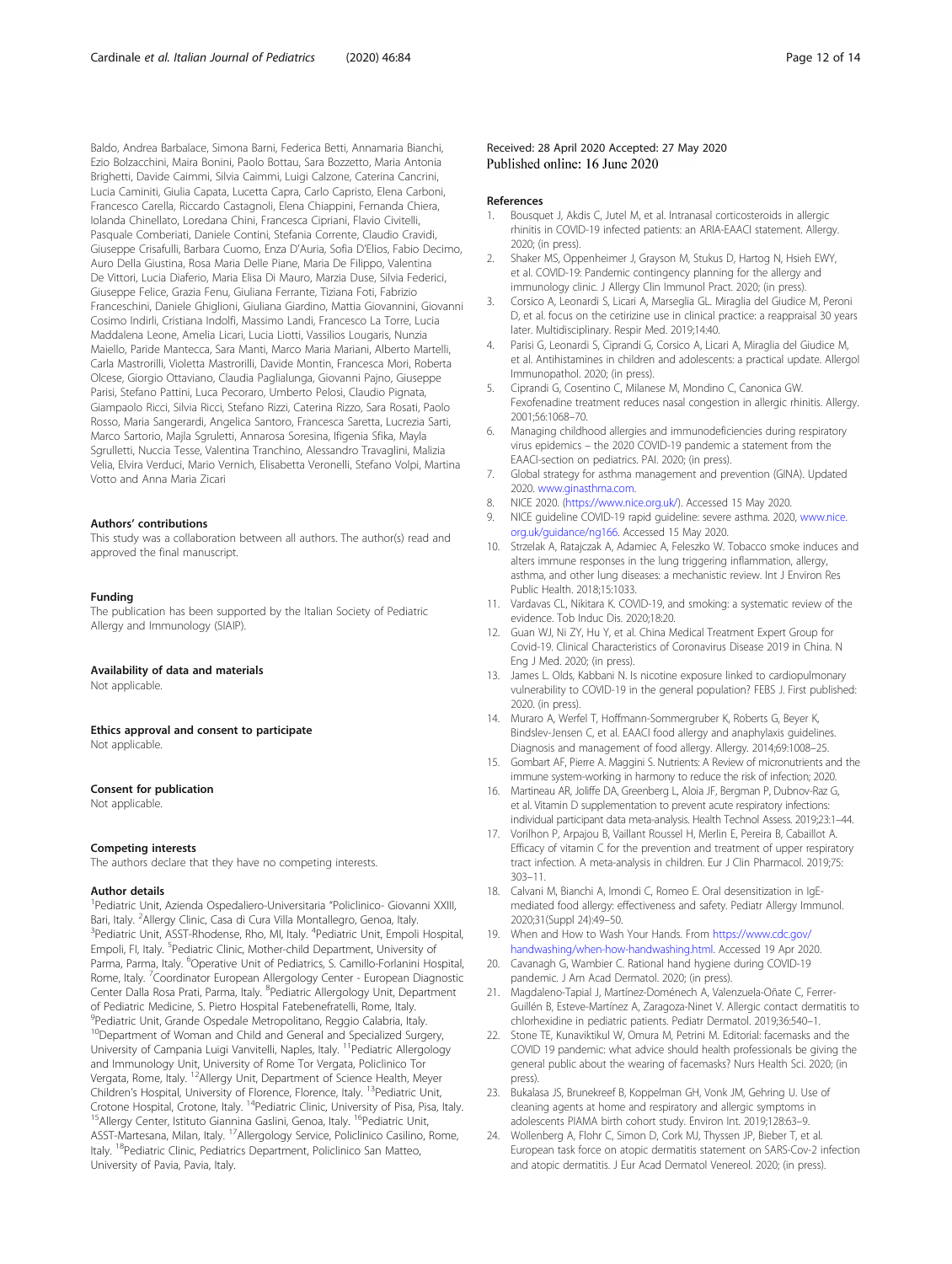- <span id="page-12-0"></span>25. Zheng Y, Lai W. Dermatology staff participate in the fight against Covid-19 in China. J Eur Acad Dermatol Venereol. 2020; (in press).
- 26. [https://www.nice.org.uk/guidance/ng169/chapter/1-Communicating-with](https://www.nice.org.uk/guidance/ng169/chapter/1-Communicating-with-patients-and-minimising-risk)[patients-and-minimising-risk](https://www.nice.org.uk/guidance/ng169/chapter/1-Communicating-with-patients-and-minimising-risk). Accessed 15 May 2020.
- 27. Advice on coronavirus (COVID-19) for people with eczema. From [https://](https://eczema.org/blog/advice-on-coronavirus-covid-19-for-people-with-eczema) [eczema.org/blog/advice-on-coronavirus-covid-19-for-people-with-eczema](https://eczema.org/blog/advice-on-coronavirus-covid-19-for-people-with-eczema). Accessed 19 Apr 2020.
- 28. Torres T, Puig L. Managing cutaneous immune-mediated diseases during the COVID-19 pandemic. Am J Clin Dermatol. 2020; (in press).
- 29. British Association of Dermatologists. Dermatology Advice Regarding Self-Isolation and Immunosuppressed Patients: Adults, Paediatrics, and Young People. From [https://www.bad.org.uk/healthcare-professionals/covid-19/](https://www.bad.org.uk/healthcare-professionals/covid-19/covid-19-immunosuppressed-patients) [covid-19-immunosuppressed-patients](https://www.bad.org.uk/healthcare-professionals/covid-19/covid-19-immunosuppressed-patients). Accessed 19 Apr 2020.
- 30. Caffarelli C, Franceschini F, Caimmi D, Mori F, Diaferio L, Di Mauro D, et al. SIAIP position paper: provocation challenge to antibiotics and non-steroidal anti-inflammatory drugs in children. Ital J Pediatr. 2018;44(1):147.
- 31. Soyer O, Demir S, Bilginer Y, Batu ED, Sonmez HE, Arıcı ZS, et al. Severe hypersensitivity reactions to biological drugs in children with rheumatic diseases. Pediatr Allergy Immunol. 2019;30:833–40.
- 32. Grein J, Ohmagari N, Shin D, Diaz G, Asperges E, Castagna A, et al. Compassionate use of remdesivir for patients with severe Covid-19. N Enl J Med. 2020; (in press).
- 33. Xu P. Safety of azithromycin in pediatrics: a systematic review protocol. BMJ Paediatr Open. 2019;3(1):e000469.
- 34. Gonzalez-Delgado P, Fernandez J. Hypersensitivity reactions to heparins. Curr Opin Allergy Clin Immunol. 2016;16:315–22.
- 35. Vu M, Rajgopal Bala H, Cahill J, Toholka R, Nixon R. Immediate hypersensitivity to chlorhexidine. Australas J Dermatol. 2018;59:55–6.
- 36. Chiewchalermsri C, Sompornrattanaphan M, Wongsa C, Thongngarm T. Chlorhexidine allergy: current challenges and prospects. J Asthma Allergy. 2020;13:127–33.
- 37. Kelly KJ, Sussman G. Latex allergy: where are we now, and how did we get there? J Allergy Clin Immunol Pract. 2017;5:1212–6.
- 38. Zuberbier T, Aberer W, Asero R, Abdul Latiff AH, Baker D, Ballmer-Weber B, et al. The EAACI/GA<sup>2</sup>LEN/EDF/WAO guideline for the definition, classification, diagnosis, and management of urticaria. Allergy. 2018;73:1393–414.
- 39. Berth-Jones J, Exton LS, Ladoyanni E, Mohd Mustapa MF, Tebbs VM, Yesudian PD, et al. British Association of Dermatologists guidelines for the safe and effective prescribing of oral ciclosporin in dermatology 2018. Br J Dermatol. 2018;180:1312–38.
- 40. British Association of Dermatologists COVID-19. Omalizumab guidance. Guidance for managing urticaria patients on omalizumab during the coronavirus pandemic. 2020.
- 41. Wang C, Rademaker M, Baker C, Foley P. COVID-19, and the use of immunomodulatory and biologic agents for severe cutaneous disease: an Australia/New Zealand consensus statement. Australas J Dermatol. 2020; (in press)
- 42. COVID-19 rapid guideline: dermatological conditions treated with drugs affecting the immune response (NICE Guidelines 169). Published date: April 9, 2020. Available at: [https://www.nice.org.uk/guidance/NG169.](https://www.nice.org.uk/guidance/NG169) Accessed 15 May 2020.
- 43. Prompetchara E, Ketloy C, Palaga T. Immune responses in COVID-19 and potential vaccines: lessons learned from SARS and MERS epidemic. Asian Pac J Allergy Immunol. 2020;38:1–9.
- 44. Bilò M, Pravettoni V, Bignardi D, Bonadonna P, Mauro M, Novembre E, et al. Hymenoptera venom allergy: Management of Children and Adults in clinical practice. J Investig Allergol Clin Immunol. 2019;29:180–205.
- 45. Golden DB, Demain J, Freeman T, Graft D, Tankersley M, Tracy J, et al. Stinging insect hypersensitivity: a practice parameter update 2016. Ann Allergy Asthma Immunol. 2017;118:28–54.
- 46. Gralnek IM, Hassan C, Beilenhoff U, Antonelli G, Ebigdo A, Pellisè M, et al. ESGE and ESGENA position statement on gastrointestinal endoscopy and the COVID-19 pandemic endoscopy. 2020.
- 47. Murray KF, Gold BD, Shamir R, Agostoni C, Pierre-Alvarez R, Kolacek S et al. COVID-19, and the pediatric gastroenterologist journal of pediatric gastroenterology and nutrition 2020.
- 48. Munoz-Persy M, Lucendo AJ. Treatment of eosinophilic esophagitis in the pediatric patient: an evidence-based approach. Eur J Pediatr. 2018;177:649–63.
- 49. Guidance on routine immunization services during COVID-19 pandemic in the WHO European Region, World Health Organization 2020 – [http://www.](http://www.euro.who.int/__data/assets/pdf_file/0004/433813/Guidance-routine-immunization-services-COVID-19-pandemic.pdf?ua=1) [euro.who.int/\\_\\_data/assets/pdf\\_file/0004/433813/Guidance-routine-](http://www.euro.who.int/__data/assets/pdf_file/0004/433813/Guidance-routine-immunization-services-COVID-19-pandemic.pdf?ua=1)

[immunization-services-COVID-19-pandemic.pdf?ua=1.](http://www.euro.who.int/__data/assets/pdf_file/0004/433813/Guidance-routine-immunization-services-COVID-19-pandemic.pdf?ua=1) Accessed 15 May 2020.

- 50. Martire B, Azzari C, Badolato R, Canessa C, Cirillo E, Gallo V, et al. Vaccination in immunocompromised host: recommendations of Italian primary immunodeficiency network centers (IPINET). Vaccine. 2018;36(24):3541–54.
- 51. Bonilla FA. Update: vaccines in primary immunodeficiency. J Allergy Clin Immunol. 2018;141:474–81.
- 52. Committee on infectious diseases. Recommendations for prevention and control of influenza in children, 2019–2020. Pediatrics. 2019;144:e20192478.
- 53. Lu X, Zhang L, Du H, et al. SARS-CoV-2 infection in children. N Engl J Med. 2020. 54. [https://ipopi.org/wp-content/uploads/2020/04/COVID19\\_Joint\\_](https://www.ipopi.org/wp-content/uploads/2020/04/COVID19_Joint_StatementUpdate2_20200408_1600CET_FINAL.pdf)
- [StatementUpdate2\\_ 20200408\\_ 1600CET\\_FINAL.pdf](https://www.ipopi.org/wp-content/uploads/2020/04/COVID19_Joint_StatementUpdate2_20200408_1600CET_FINAL.pdf). Accessed 15 May 2020. 55. Bonilla FA, Khan DA, Ballas ZK, Chinen J, Frank MM, Hsu JT, Keller M, et al.
- Practice parameter for the diagnosis and management of primary immunodeficiency. J Allergy Clin Immunol. 2015;136:1186–205.e1–78.
- 56. Chang L, Zhao L, Gong H, Wang L, Wang L. Severe acute respiratory syndrome coronavirus 2 RNA detected in blood donations. Emerg Infect Dis. 2020;26(7).
- 57. Chang L, Yan Y, Wang L. Coronavirus disease 2019: coronaviruses and blood safety. Transf Med Rev. 2020; (in press).
- 58. Kwon SY, Kim EJ, Jung YS, Jang JS, Cho NS. Post-donation COVID-19 identification in blood donors. Vox Sang. 2020; (in press).
- 59. [https://www.ukpin.org.uk/docs/default-source/default-document-library/ukpin\\_](https://www.ukpin.org.uk/docs/default-source/default-document-library/ukpin_risk_stratification_covid19_finalac6baa9cd4eb6fe9b40eff00005026c1.pdf) [risk\\_stratification\\_covid19\\_finalac6baa9cd4eb6fe9b40eff00005026c1.pdf](https://www.ukpin.org.uk/docs/default-source/default-document-library/ukpin_risk_stratification_covid19_finalac6baa9cd4eb6fe9b40eff00005026c1.pdf). Accessed 15 May 2020.
- 60. Russell B, Moss C, George G, Santaolalla A, Cope A, Papa S, et al. Associations between immune-suppressive and stimulating drugs and novel COVID-19-a systematic review of current evidence. E-cancer Med Sci. 2020; (in press).
- 61. [https://www.idsociety.org/public-health/COVID-19-Resource-Center/.](https://www.idsociety.org/public-health/COVID-19-Resource-Center/) Accessed 15 May 2020.
- 62. WHO. Rational use of personal protective equipment (PPE) for coronavirus disease (COVID-19). Interim guidance 19 2020 March 19.
- 63. Henderson LA, Canna SW, Schulert GS, Volpi S, Lee PY, Kernan KF, et al. On the alert for cytokine storm: immunopathology in COVID-19. Arthritis Rheumatol. 2020; (in press).
- 64. Quinti I, Lougaris V, Milito C, Cinetto F, Pecoraro A, Mezzaroma I, et al. A possible role for B cells in COVID-19? Lesson from patients with agammaglobulinemia [published online ahead of print, 2020 April 22]. Allergy Clin Immunol 2020; S0091-6749(20)30557–30551. doi:[https://doi.org/](https://doi.org/10.1016/j.jaci.2020.04.013) [10.1016/j.jaci.2020.04.013](https://doi.org/10.1016/j.jaci.2020.04.013).
- 65. Soresina A, Moratto D, Chiarini M, Paolillo C, Baresi G, Focà E, et al. Two Xlinked agammaglobulinemia patients develop pneumonia as COVID-19 manifestation but recover [published online ahead of print, 2020 April 22]. Pediatr Allergy Immunol. 2020[;https://doi.org/10.1111/pai.13263](https://doi.org/10.1111/pai.13263). doi:[https://](https://doi.org/10.1111/pai.13263) [doi.org/10.1111/pai.13263](https://doi.org/10.1111/pai.13263).
- 66. Matricardi PM, Dal Negro RW, Nisini R. The first, holistic immunological model of COVID-19: implications for prevention, diagnosis, and public health measures Pediatr allergy Immunol. 2020 (in press).
- 67. Klimek L, Jutel M, Akdis C, Bousquet J, Akdis M, Bachert C, et al. Handling of allergen immunotherapy in the COVID-19 pandemic: an ARIA-EAACI statement. Allergy. 2020; (in press).
- 68. WHO. Coronavirus disease (COVID-19) advice for the public: when and how to use masks. 2020.
- 69. Feng S, Shen C, Xia N, Song W, Fan M, Cowling BJ. Rational use of face masks in the COVID-19 pandemic—Lancet Respir Med. 2020; S2213– 2600(20)30134-X.
- 70. Zhai Z. Facial mask: a necessity to beat COVID-19. Build Environ. 2020;175: 106827.
- 71. Neeltje van Doremalen. Aerosol and surface stability of Sars-CoV-2 as compared with SARS-CoV-1; NEJM 2020; (in press).
- 72. Fears A., Klimstra W.B., Duprex P., Hartman A., Weaver S.C., Plane K.S. et al. Comparative dynamic aerosol efficiencies of three emergent coronaviruses and the unusual persistence of SARS-CoV-2 in aerosol suspensions. medRxiv 2020.04.13. 20063784; (in press).
- 73. ISS Report COVID-19-n-5/2020: Interim indications for the prevention and management of indoor environments in relation to the transmission of SARS-CoV-2 virus infection. [www.epicentro.it.](https://www.epicentro.it)
- 74. World Health Organization. Ambient Air Pollution: A Global Assessment of Exposure and Burden of Disease. Geneva: World Health Organization; 2016. p. 1–121. ISBN 9789241511353.